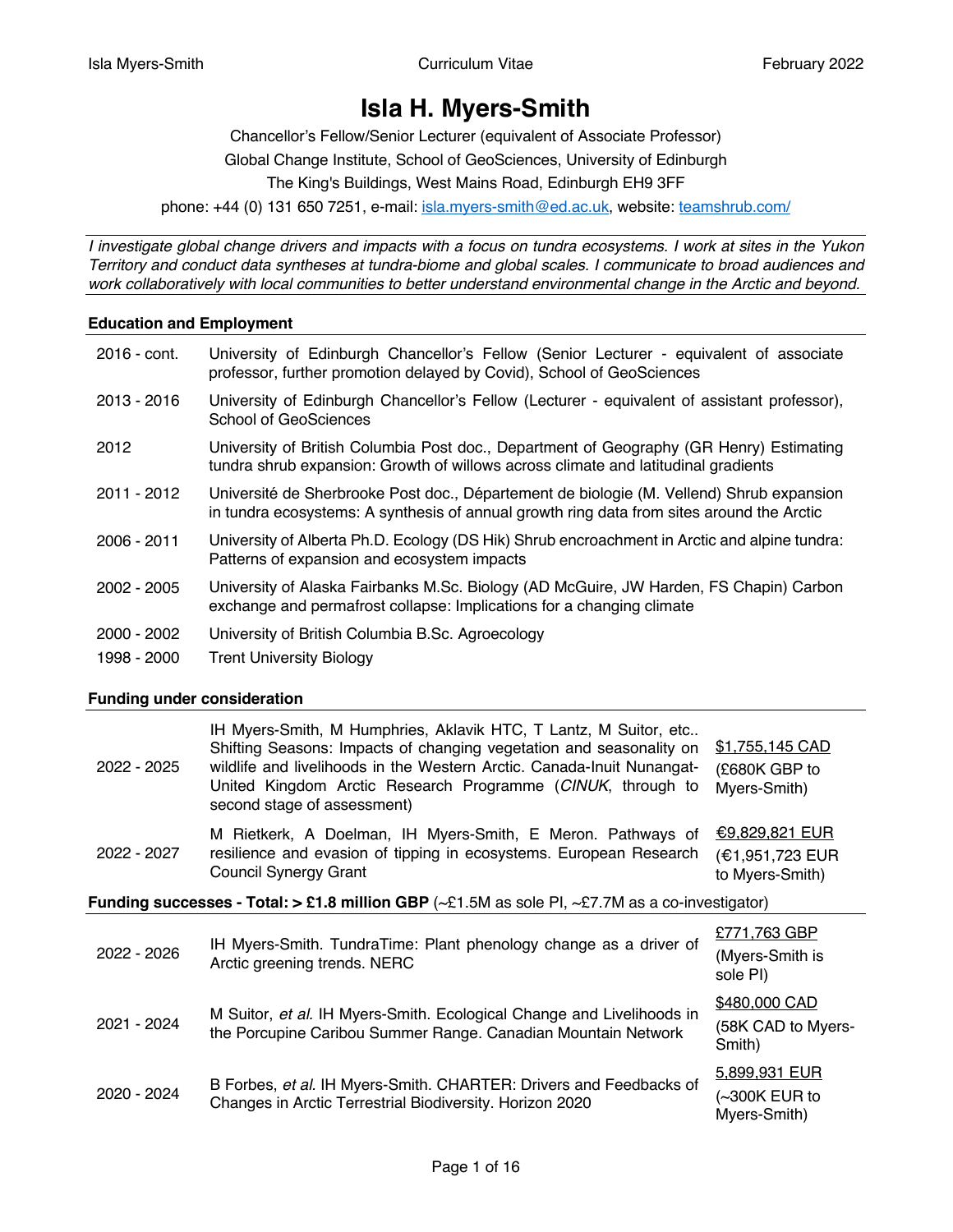| 2021 - 2023 | JT Kerby, IH Myers-Smith, Martin Edström. Accessing 'Our Island'<br>(Qikiqtaruk) in a rapidly changing Arctic using immersive virtual reality<br>for community engagement. National Geographic Society                                                                                                                                  | 24,655 USD                                                          |
|-------------|-----------------------------------------------------------------------------------------------------------------------------------------------------------------------------------------------------------------------------------------------------------------------------------------------------------------------------------------|---------------------------------------------------------------------|
| 2020 - 2021 | IH Myers-Smith, E Laliberté, A Bjorkman, et al. Capturing tundra<br>responses to warming across microclimates. United Kingdom & Canada<br>Arctic Partnership: 2020 Bursaries Programme                                                                                                                                                  | 20,000 GBP                                                          |
| 2019 - 2020 | IH Myers-Smith, GHR Henry, TC Lantz, J Kerby, et al. Disentangle the<br>drivers of Arctic greening across spatial scales. United Kingdom &<br>Canada Arctic Partnership: 2019 Bursaries Programme                                                                                                                                       | 19,350 GBP                                                          |
|             | IH Myers-Smith, JT Kerby et al. Disentangle the drivers of Arctic<br>greening. National Geographic Society                                                                                                                                                                                                                              | 25,600 USD                                                          |
| 2018 - 2022 | E Laliberté, et al. IH Myers-Smith (International Partner). The Canadian<br>Biodiversity Observatory. NSERC Discovery Frontiers<br>Airborne<br>Program.                                                                                                                                                                                 | 4,000,000 CAD<br>$(-50K$ CAD to<br>Myers-Smith and<br>PhD position) |
| 2018 - 2019 | IH Myers-Smith. Testing the links between permafrost disturbances and<br>vegetation change. Walters Kundert Fellowship, Royal Geographical<br>Society                                                                                                                                                                                   | 10,000 GBP                                                          |
|             | IH Myers-Smith, GHR Henry, TC Lantz, J Kerby. Capturing the<br>landscape-context of long-term records of tundra vegetation change.<br>United Kingdom & Canada Arctic Partnership: 2018 Bursaries<br>Programme                                                                                                                           | 19,350 GBP                                                          |
| 2017 - 2018 | IH Myers-Smith, TC Lantz, R Fraser, A Cunliffe, J Kerby. Quantifying<br>the drivers of rapid tundra vegetation change: Knowledge transfer<br>between UEdinburgh and UVictoria for enhanced drone-based<br>ecological monitoring in the western Canadian Arctic. United Kingdom<br>& Canada Arctic Partnership: 2017 Bursaries Programme | 19,350 GBP                                                          |
| 2016        | IH Myers-Smith, et al. Experimental assessment of growth, traits and<br>phenological plasticity of Arctic tundra shrubs. Moray Endowment Fund                                                                                                                                                                                           | 1360 GBP                                                            |
| 2015 - 2018 | IH Myers-Smith. NERC ShrubTundra Project (NE/M016323/1): Climate<br>as a driver of shrub expansion and tundra greening. New Investigator<br>Standard Grant, UK Natural Environment Research Council (sole PI)                                                                                                                           | FEC 667,445 GBP                                                     |
| 2014        | IH Myers-Smith. Carnegie Trust Travel Award                                                                                                                                                                                                                                                                                             | 2485 GBP                                                            |
|             | IH Myers-Smith. Percy Sladen Memorial Fund                                                                                                                                                                                                                                                                                              | 1000 GBP                                                            |
|             | IH Myers-Smith, et al. sTUNDRA II: Scaling shrub expansion from site<br>to biome. Synthesis Centre for Biodiversity Science (sDiv)                                                                                                                                                                                                      | 10,395 EUR                                                          |
| 2013        | IH Myers-Smith, et al. Tundra ecosystem change: Scaling shrub<br>expansion from site to biome. Synthesis Centre for Biodiversity Science<br>(sDiv)                                                                                                                                                                                      | 30,823 EUR                                                          |
| 2010        | Forbes B, IH Myers-Smith, M Wilmking, M Hallinger, M Macias-Fauria.<br>Does summer warming promote circumpolar tundra shrub expansion?<br>A synthesis of shrub annual growth ring chronologies from sites around<br>the Arctic. International Arctic Science Committee                                                                  | 7500 EUR                                                            |
| 2007 - 2011 | Myers-Smith IH. Shrub line advance in alpine tundra of the Kluane<br>region: mechanisms of expansion and ecosystem impacts. Canon<br>Parks Science Scholars Program                                                                                                                                                                     | 80,000 USD                                                          |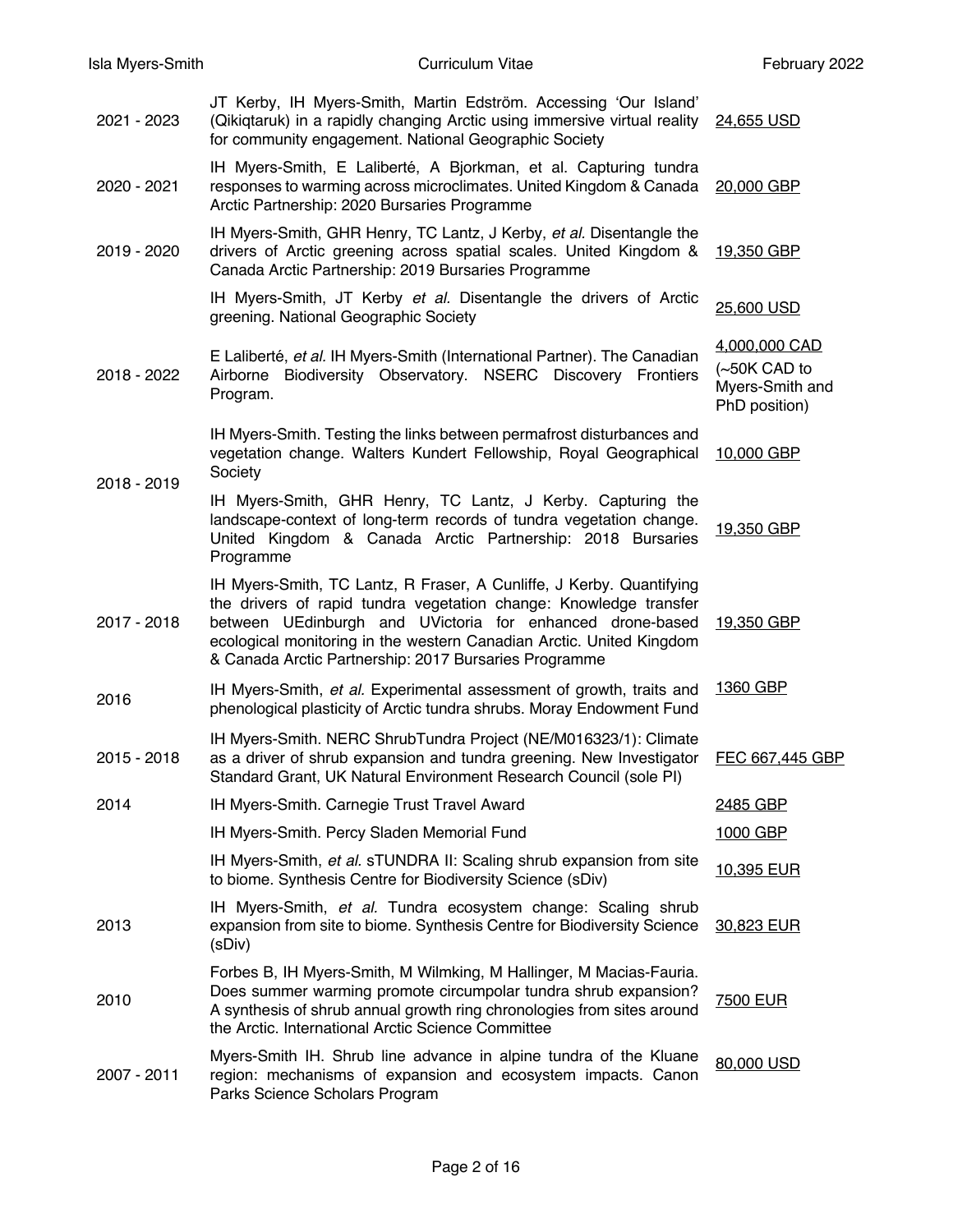|      | Myers-Smith IH. Shrub expansion in alpine tundra of the Kluane Region.<br>Alberta Ingenuity Research Stipend, Alberta Ingenuity Fund                                          | 1500 CAD p.a. |
|------|-------------------------------------------------------------------------------------------------------------------------------------------------------------------------------|---------------|
|      | Myers-Smith IH. Shrub expansion in alpine tundra of the Kluane Region.<br>Northern Scientific Training Program Grant                                                          | 3500 CAD p.a. |
|      | Myers-Smith IH. Shrub expansion in alpine tundra of the Kluane Region.<br>Circumpolar/Boreal Alberta Research Grant                                                           | 1500 CAD p.a. |
|      | Myers-Smith IH. 2007. Shrub expansion in alpine tundra of the Kluane<br>Region. Yukon College Northern Research Institute Grant                                               | 2000 CAD      |
| 2005 | E Betts, H Clilverd, E Kane, N Lisuzzo, IH Myers-Smith, J O'Donnell, J<br>Vogel. Watershed nitrogen retention across biomes: a synthesis of<br>Long-term Ecological Research. | 5000 USD      |
|      | NSF LTER Program, Bonanza Creek Experimental Forest, Fairbanks,<br>Alaska. Long-term Ecological Research Program Workshop Funding                                             |               |

## **Research Findings**

 $2002 -$ 

My recent findings and key papers are cited in global impact assessments including the IPCC (WG1 and WG2) and IPBES IPCC-IPBES and IPCC Polar Regions reports. My research findings to date indicate that:

- Shrub cover is increasing in the tundra biome  $1.2$  and growth is climate sensitive  $2-4$  contributing to climate feedbacks.
- Tundra vegetation is increasing and bare ground is decreasing4,5, and where plants were already present, they are now growing taller<sup>4,6</sup> altering ecosystem processes.
- At focal Arctic field research sites, plants are greening up to two weeks earlier in spring<sup>4,7</sup>, but the period of plant growth is not always becoming longer over time<sup>4</sup> or with experimental warming<sup>8</sup> with implications for carbon cycling9 and Arctic food webs7.
- Tundra greenness trends observed by satellites are not just a result of increases in plant productivity, but represent complex land-surface dynamics at high latitudes10.
- Globally, a broad spectrum of population and biodiversity change is occurring across the planet<sup>11–15</sup> driven by a wide range of drivers<sup>16</sup>.
- It is the traits of species<sup>6,17,18</sup> that are influencing the functioning of ecosystems as global change intensifies.
- Ecological monitoring of biodiversity responses to global change requires collaboration among researchers, environmental management agencies and Indigenous people4.
- 1. Myers-Smith, I.H. et al. *Environ. Res. Lett.* **6**, 045509 (2011).
- 2. García Criado, M., Myers‐Smith, I.H., Bjorkman, A.D., Lehmann, C.E.R. & Stevens, N. *Glob. Ecol. Biogeogr.* **29**, 925–943 (2020).
- 3. Myers-Smith, I.H. et al. *Nat. Clim. Change* **5**, 887–891 (2015).
- 4. Myers‐Smith, I.H. et al. *Ecol. Monogr.* **89**, e01351 (2019).
- 5. Elmendorf, S.C. et al. *Nat. Clim. Change* **2**, 453–457 (2012).
- 6. Bjorkman, A.D. et al. *Nature* **562**, 57–62 (2018).
- 7. Assmann, J.J. et al. *Glob. Change Biol.* **25**, 2258–2274 (2019).
- 8. Collins, C.G. et al. *Nat. Commun.* **12**, 3442 (2021).
- 9. Mekonnen, Z. & et al. *Environ. Res. Lett.* (2021).
- 10. Myers-Smith, I.H. et al. *Nat. Clim. Change* **10**, 106–117 (2020).
- 11. Vellend, M. et al. *Annu. Rev. Plant Biol.* **68**, 563–586 (2017).
- 12. Blowes, S.A. et al. *Science* **366**, 339–345 (2019).
- 13. Daskalova, G.N. et al. *Science* **368**, 1341–1347 (2020).
- 14. Daskalova, G.N., Myers-Smith, I.H. & Godlee, J.L. *Nat. Commun.* **11**, 4394 (2020).
- 15. Vellend, M. et al. *Proc. Natl. Acad. Sci.* **110**, 19456–19459 (2013).
- 16. Daskalova, G.N., Bowler, D., Myers-Smith, I. & Dornelas, M. (2021).doi:10.32942/osf.io/db4s7
- 17. Thomas, H.J.D. et al. *Nat. Commun.* **11**, 1351 (2020).
- 18. Myers‐Smith, I.H., Thomas, H.J.D. & Bjorkman, A.D. *New Phytol.* **221**, 1742–1748 (2019).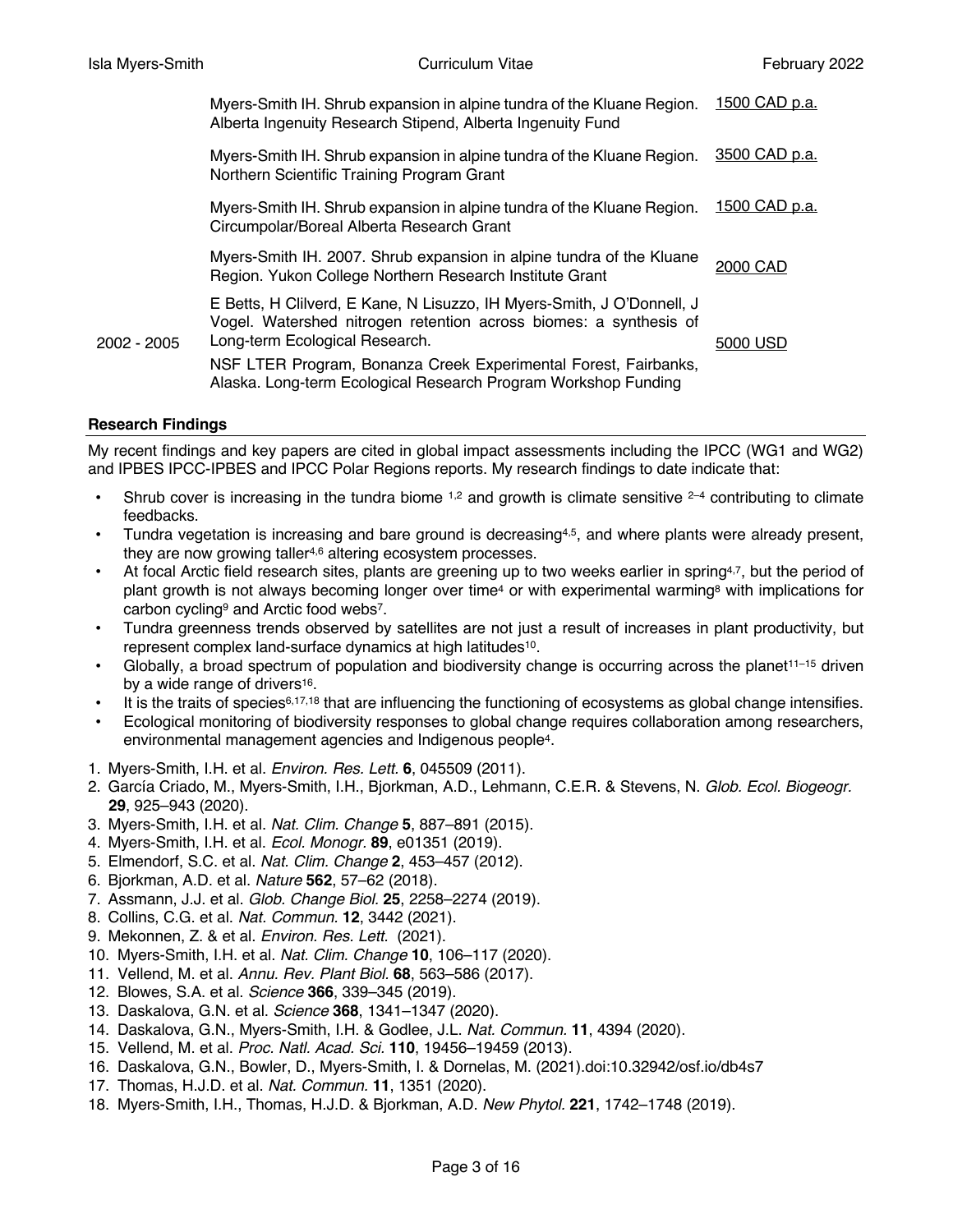## **Scientific publications** (https://teamshrub.com/publications/)

\* indicates senior authorship and (PhD/Postdoc/MSc/Undergrad) indicates an ERC in my research group

February 2021: total: 82, Google scholar citations = 9821, h-index = 45, citations in 2021 = 2638, ORCID citations = 6613, h-index = 38**,** Google Scholar, ORCID ID: https://orcid.org/0000-0002-8417-6112

- 2022 Heijmans M *et al.* **IH Myers-Smith**… 2022. Tundra vegetation change and impacts on permafrost. *Nature Reviews Earth & Environment*. 3, pages 68–84 doi: https://doi.org/10.1038/s43017-021- 00233-0
	- Vuorinen K, et al. **IH Myers-Smith**… Growth rings show limited evidence for ungulates' potential to suppress shrubs across the Arctic. Accepted at *Environmental Research Letters*.
	- Rixen C, et al. **IH Myers-Smith**… Changing winters: Snow effects on Arctic and alpine tundra ecosystems. Accepted at *Arctic Science*.
- 2021 Lembrechts JJ, et al. **IH Myers-Smith**… 2021. Global maps of soil temperature. Global Change Biology. doi: https://doi.org/10.1111/gcb.16060
	- Staude IR, et al. IH Myers-Smith... 2021. Directional turnover towards larger-ranged plants over time and across habitats. Ecology Letters. doi: https://doi.org/10.1111/ele.13937
	- Stanski K (MSc), **IH Myers-Smith**\*, CG Lucas. 2021. Flower detection using object analysis: New ways to quantify plant phenology in a warming tundra biome. **IEEE Journal of Selected Topics in Applied** Earth Observations and Remote Sensing 14: 9287-9296. doi: doi.org/10.1109/JSTARS.2021.3110365
	- Collins CG *et al.* **IH Myers-Smith**… 2021. Experimental warming differentially affects vegetative and reproductive phenology of tundra plants. Nature Communications 12:1-12 doi: https://doi.org/10.1038/s41467-021-23841-2
	- Cunliffe AM *et al.* **IH Myers-Smith**… 2021. Global application of an unoccupied aerial vehicle photogrammetry protocol for predicting aboveground biomass in non-forest ecosystems. Remote Sensing for Biodiversity & Conservation doi: https://doi.org/10.1002/rse2.228
	- Prevéy J, *et al.* **IH Myers-Smith**... 2021. The tundra phenology database: More than two decades of tundra phenology responses to climate change. Arctic Science doi: https://doi.org/10.1139/AS-2020- 0041
	- Mekonnen ZA *et al.* **IH Myers-Smith**… 2021. Arctic tundra shrubification: a review of mechanisms and impacts on ecosystem carbon balance. In review at Environmental Research Letters 16(5), p.053001. doi: https://doi-org/10.1088/1748-9326/abf28b
	- Daskalova GN (PhD), AB Phillimore and **IH Myers‐Smith\***. 2021. Accounting for year effects and sampling error in temporal analyses of invertebrate population and biodiversity change: a comment on Seibold *et al*. 2019. Insect Conservation and Diversity 14:149-154. https://doi.org/10.1111/icad.12468
	- Barrio IC *et al.* **IH Myers-Smith**... 2021. Developing common protocols to measure tundra herbivory across spatial scales. Arctic Science. doi: https://doi.org/10.1139/AS-2020-0020
- 2020 **Myers-Smith IH**, JT Kerby, *et al.* 2020. Complexity revealed in the greening of the Arctic. Nature Climate Change 10:106-117. doi: https://doi.org/10.1038/s41558-019-0688-1
	- Assmann JJ (PhD), **IH Myers-Smith\*** *et al.* 2020. Drone data reveal fine-scale variation of tundra greenness and phenology not captured by satellite and ground-based monitoring. *Environmental* Research Letters 15:125002. doi: https://doi.org/10.1088/1748-9326/abbf7d
	- Daskalova GN (PhD), **IH Myers-Smith\***, AD Bjorkman, SA Blowes, SR Supp, A Magurran, M Dornelas. 2020. Landscape-scale forest loss as a catalyst of population and biodiversity change. Science 368:1341-1347. doi: https://doi.org/10.1126/science.aba1289
	- Daskalova GN (PhD), **IH Myers-Smith\***, JL Godlee. 2020. Rare and common vertebrates span a wide spectrum of population trends. Nature Communications 11**:**4394. doi: https://doi.org/10.1101/272898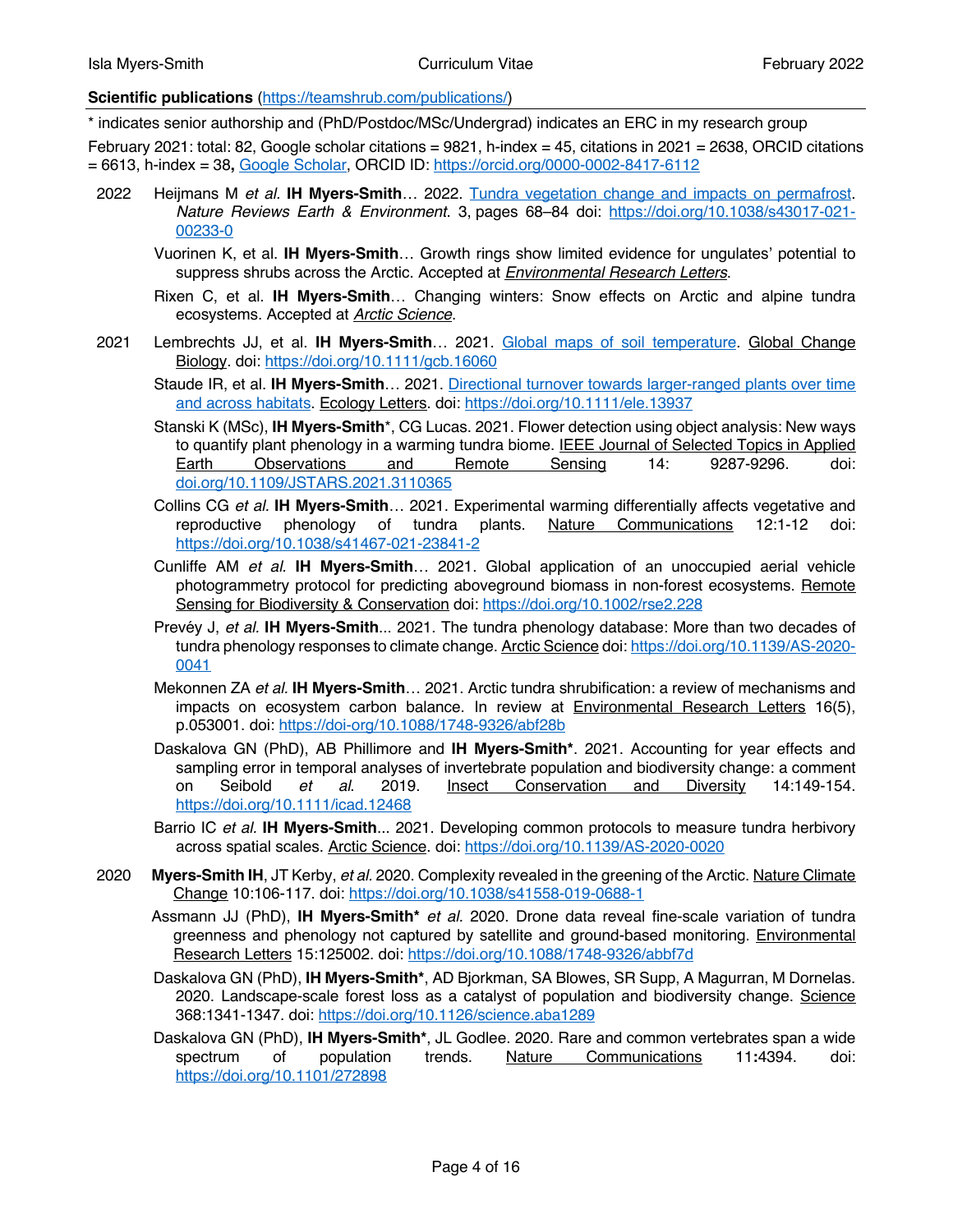- García Criado M (PhD), **IH Myers‐Smith\***, AD Bjorkman, CE Lehmann, N Stevens. 2020. Woody plant encroachment intensifies under climate change across tundra and savanna biomes. Global Ecology and Biogeography 29:925-943. doi: https://doi.org/10.1111/geb.13072
- Cunliffe AM (Postdoc), **IH Myers-Smith\***, *et al.* 2020. Aboveground biomass corresponds strongly with drone-derived canopy height but weakly with greenness (NDVI) in a shrub tundra landscape. Environmental Research Letters 15:125004. doi: https://doi.org/10.1088/1748-9326/aba470
- Berner L, *et al.* **IH Myers-Smith**... 2020. Summer warming drives widespread but not uniform greening in the Arctic tundra biome. Nature Communications 11:4621. doi: https://doi.org/10.1038/s41467- 020-18479-5
- Kropp H, *et al.* **IH Myers-Smith**... 2020. Shallow soils are warmer under trees and tall shrubs across Arctic and Boreal ecosystems. Environmental Research Letters doi: https://doi.org/10.1088/1748-9326/abc994
- Buchwal A, *et al.* **IH Myers-Smith**... 2020. Divergence of Arctic shrub growth associated with sea ice decline. *PNAS* 117 (52) 33334-33344. doi: https://doi.org/10.1073/pnas.2013311117
- Bowler D, *et al.* **IH Myers-Smith**... 2020. Mapping human pressures on biodiversity across the planet uncovers anthropogenic threat complexes. People and Nature 2(2):380-394. doi: https://doi.org/10.1002/pan3.10071
- Thomas HD (PhD), Bjorkman AD (Postdoc), **IH Myers-Smith\***, SC Elmendorf, J Kattge, *et al.* 2020. Global plant trait relationships extend to the climatic extremes of the tundra biome. Nature Communications 11:1351. doi: https://doi.org/10.1038/s41467-020-15014-4
- Kattge J, *et al.* **IH Myers-Smith**... 2020. TRY plant trait database-enhanced coverage and open access. Global Change Biology 26(1):119-188. doi: https://doi.org/10.1111/gcb.14904
- Lembrechts JJ *et al.* **IH Myers-Smith**... 2020. SoilTemp: a global database of near‐surface temperature. Global Change Biology 26(11): 6616-6629. doi: https://doi.org/10.1111/gcb.15123
- 2019 **Myers-Smith IH\***, *et al.* 2019. Eighteen years of ecological monitoring reveals multiple lines of evidence for tundra vegetation change. Ecological Monographs 89(2):e01351. doi: http://doi.org/10.1002/ecm.1351
	- Blowes SA, *et al.* **IH Myers-Smith**... 2019. Biodiversity trends are stronger in marine than terrestrial assemblages. Science 366(6463):339-345. doi: http://doi.org/10.1101/457424
	- Assmann JJ (PhD), **IH Myers-Smith\***, AB Phillimore, AD Bjorkman, RE Ennos, JS Prevéy, GHR Henry, NM Schmidt, RD Hollister. 2019. Snow-melt and temperature - but not sea-ice - explain variation in spring phenology in coastal Arctic tundra. Global Change Biology 25(7):2258-2274. doi: http://doi.org/10.1111/gcb.14639
	- Bjorkman AD (Postdoc), MG Criado, **IH Myers-Smith**, *et al.*, 2019. Status and trends in Arctic vegetation: Evidence from experimental warming and long-term monitoring. Ambio 49:678-692. doi: http://doi.org/10.1007/s13280-019-01161-6
	- Cunliffe AM (Postdoc), *et al.* **IH Myers-Smith\***. 2019. Rapid retreat of permafrost coastline observed with aerial drone photogrammetry. The Cryosphere 13:1513-1528. doi: http://doi.org/10.5194/tc-2018-234
	- Hargreaves A, *et al.* **IH Myers-Smith**... 2019. Seed predation increases from the Arctic to the Equator and from high to low elevations. Science Advances 5(2):eaau4403. doi: http://10.1126/sciadv.aau4403
	- Prevéy J, *et al.* **IH Myers-Smith**... 2019. Warming shortens flowering seasons of tundra plant communities. Nature Ecology and Evolution 3:45-52. doi: http://doi.org/10.1038/s41559-018-0745-6
	- Venn S, **IH Myers-Smith**, J Camac and A Nicotra. 2019. Climate change: Alpine shrubs as ecosystem engineers. Austral Ecology 44(5):927-930. doi: https://doi.org/10.1111/aec.12727
	- Chase J, *et al.* **IH Myers-Smith**... 2019. Species richness change across spatial scales. 2019. Oikos 128(8):1079-1091. doi: http://doi.org/10.1111/oik.05968
- 2018 Bjorkman AD (Postdoc), **IH Myers-Smith\***, SC Elmendorf, S Normand, N Rüger, *et al.* 2018. Changes in plant functional traits across a warming tundra biome. Nature 562:57-62. doi: http://dx.doi.org/10.1038/s41586-018-0563-7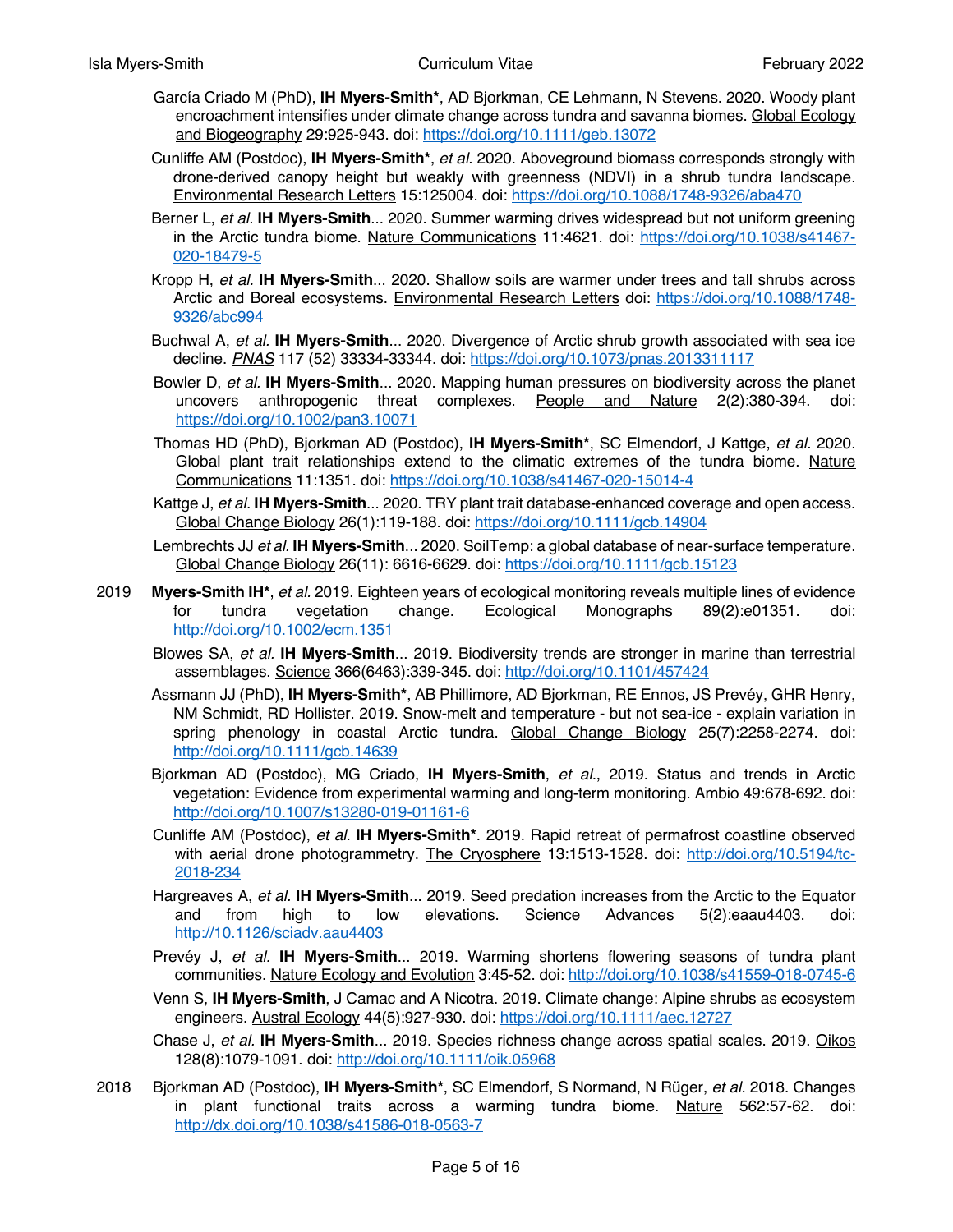- **Myers-Smith IH\***, HD Thomas (PhD) and AD Bjorkman (Postdoc). 2018. Plant traits inform predictions of tundra responses to global change. New Phytologist. 221(4):1742-1748. doi: https://doi.org/10.1111/nph.15592
- Bjorkman AD (Postdoc), **IH Myers-Smith\***, SC Elmendorf, S Normand, Thomas HJD, *et al.* 2018. Tundra Trait Team: A database of plant traits spanning the tundra biome. Global Ecology and Biogeography 27(12):1402-1411. doi: http://dx.doi.org/10.1111/geb.12821
- Thomas HJD (PhD), **IH Myers-Smith\***, Bjorkman AD (Postdoc), SC Elmendorf, D Blok, *et al.* 2018. Traditional plant functional groups explain variation in economic but not size-related traits across the tundra biome. Global Ecology and Biogeography 28(2):78-95. doi: https://doi.org/10.1111/geb.12783
- Bruelheide H, *et al.* **IH Myers-Smith**... 2018. Global trait-environment relationships of plant communities. Nature Ecology and Evolution 2:1906-1917. doi: http://dx.doi.org/10.1038/s41559- 018-0699-8
- Assmann JJ (PhD), JT Kerby, AC Cunliffe, **IH Myers-Smith\***. 2018. Vegetation monitoring using multispectral sensors - best practices and lessons learned from high latitudes. Journal of Unmanned Aerial Vehicle Systems 7(1):54-75. doi: https://doi.org/10.1139/juvs-2018-0018
- Dornelas, M, *et al.* **IH Myers-Smith**... 2018. BioTIME: a database of biodiversity time series for the Anthropocene. 2018. Global Ecology and Biogeography 27(7):760-786. doi: https://doi.org/10.1111/geb.12729.
- Angers-Blondin S (PhD), **IH Myers-Smith\***, S Boudreau. 2018. Plant-plant interactions could limit recruitment and range expansion of tall shrubs into alpine and arctic tundra. Polar Biology 41:2211. doi: https://doi.org/10.1007/s00300-018-2355-9
- Loranty, MM, *et al.* **IH Myers-Smith**... 2018. Changing ecosystem influences on soil thermal regimes in northern high-latitude permafrost regions. Biogeosciences 15:5287-5313. doi: https://doi.org/10.5194/bg-15-5287-2018.
- **Myers-Smith IH** and J Myers. 2018. Technical comment on Precipitation drives global variation in natural selection. Science 359(6374):eaan5028. doi: https://doi.org/10.1126/science.aan5028
- Weijers S, R Pape, J Löffler, **IH Myers-Smith**. 2018. Contrasting shrub species respond to early summer temperatures leading to correspondence of shrub growth patterns. Environmental Research Letters 13:034005. doi: https://doi.org/10.1088/1748-9326/aaa5b8
- Weijers S, **IH Myers-Smith**, J Löffler. 2018. A warmer and greener cold world: summer warming increases shrub growth in the alpine and high Arctic tundra. **Erdkunde 72(1):63-85**. doi: https://doi.org/10.3112/erdkunde.2018.01.04
- 2017 **Myers-Smith IH** and DS Hik. 2017. Climate warming as a driver of shrubline advance in high-latitude alpine tundra. Journal of Ecology 106(2):547-560. doi: https://doi.org/10.1111/1365-2745.12817
	- Duffy J, *et al.* **IH Myers-Smith**. 2017. Location, location, location: Considerations when using lightweight drones in challenging environments. Remote Sensing for Biodiversity & Conservation 4(1):7-19. doi: https://doi.org/10.1002/rse2.58
	- Martin A, E Jeffers, G Petrokofsky, **IH Myers-Smith** and M Macias-Fauria. 2017. Shrub growth and expansion in the Arctic tundra: an assessment of controlling factors using an evidence-based approach. Environmental Research Letters 12(8):085007. doi: https://doi.org/10.1088/1748- 9326/aa7989
	- Barrio I, *et al.* **IH Myers-Smith**. 2017. Background invertebrate herbivory on dwarf birch (*Betula glandulosa*-*nana* complex) increases with temperature and precipitation across the tundra biome. Polar Biology 40:2265-2278. doi: https://doi.org/10.1007/s00300-017-2139-7
	- Ropars P, *et al.* **IH Myers-Smith**. 2017. Different parts, different stories: climate sensitivity of growth is stronger in root collars versus stems in tundra shrubs. Global Change Biology 23(8): 3281-3291. doi: https://doi.org/10.1111/gcb.13631
	- Prevéy J, *et al.* **IH Myers-Smith**. 2017. Greater temperature sensitivity of plant phenology at colder sites: implications for convergence across northern latitudes. Global Change Biology 23(7):2660- 2671. doi: https://doi.org/10.1111/gcb.13619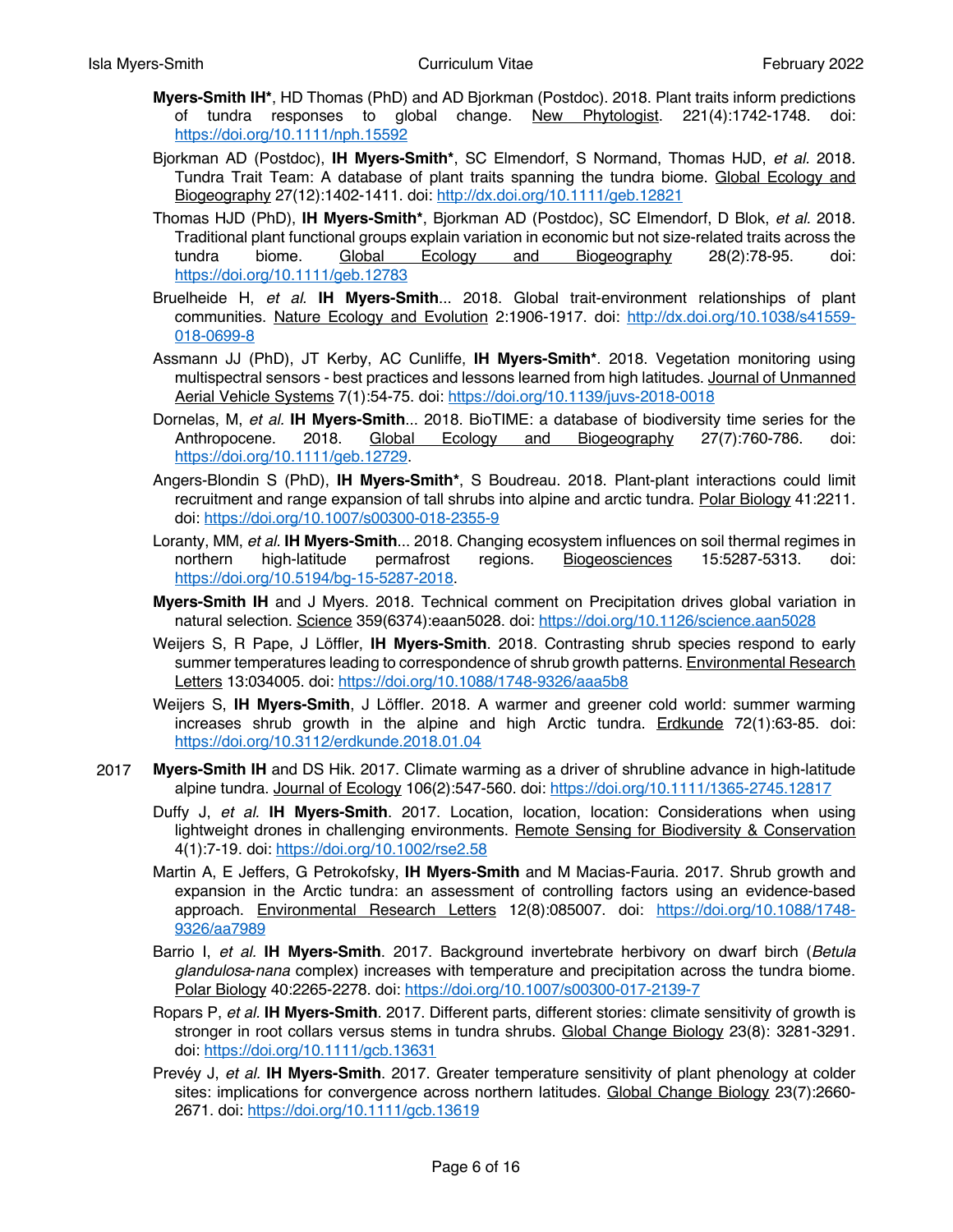- Vellend, *et al.* **IH Myers-Smith**. 2017. Plant biodiversity change across scales during the Anthropocene. Annual Reviews of Plant Biology 68:563-586. doi: https://doi.org/10.1146/annurev-arplant-042916- 040949
- Vellend, *et al.* **IH Myers-Smith**. 2017. Estimates of local biodiversity change over time stand up to scrutiny. Ecology 98(2):583-590. doi: https://doi.org/10.1002/ecy.1660
- 2016 Wolter J, *et al.* **IH Myers-Smith**. 2016. Vegetation composition and shrub extent on the Yukon coast, Canada, are strongly linked to ice-wedge polygon degradation. Polar Research 35:24126. doi: https://doi.org/10.3402/polar.v35.27489

Wrona F, *et al.* **IH Myers-Smith**. 2016. Transitions in Arctic ecosystems: Ecological implications of a changing freshwater system. Journal of Geophysical Research - Biogeosciences 121.3:650-674. doi: https://doi.org/10.1002/2015JG003133

- 2015 **Myers-Smith IH**, *et al.* 2015. Climate sensitivity of shrub expansion across the tundra biome. Nature Climate Change 5.9:887-891. doi: https://doi.org/10.1038/nclimate2697
	- Elmendorf, S.C., *et al.* **IH Myers-Smith**. 2015. Experiment, monitoring, and gradient methods used to infer climate change effects on plant communities yield consistent patterns. Proceedings of the National Academy of Sciences 112:448-452. doi: https://doi.org/10.1073/pnas.1410088112
	- Büntgen U, *et al.* **IH Myers-Smith**. 2015. Temperature-induced recruitment pulses of Arctic dwarf shrub communities. Journal of Ecology 103:489-501. doi: https://doi.org/10.1111/1365-2745.12361

**Myers-Smith IH**, *et al.* 2015. Methods for measuring arctic and alpine shrub growth: A review. Earth-Science Reviews 140:1-13. doi: https://doi.org/10.1016/j.earscirev.2014.10.004

Jaroslav O, *et al.* **IH Myers-Smith**. 2015. Effect of terrain characteristics on soil organic carbon and total nitrogen stocks in soils of Herschel Island, Western Canadian Arctic. Permafrost and Periglacial Processes 28(1):92-107. doi: https://doi.org/10.1002/ppp.1881

2014 Vellend M, *et al.* **IH Myers-Smith**. 2014. Assessing the relative importance of neutral stochasticity in ecological communities. Oikos. 123.12:1420-1430. doi: https://doi.org/10.1111/oik.01493

Turetsky MR, *et al.* **IH Myers-Smith**. 2014. A synthesis of methane emissions from 71 northern, temperate, and subtropical wetlands. Global Change Biology 20.7:2183-2197. doi: https://doi.org/10.1111/gcb.12580

- 2013 Vellend M, L Baeten, **IH Myers-Smith**, *et al.* 2013. Global meta-analysis reveals no net change in localscale plant biodiversity over time. Proceedings of the National Academy of Sciences 110.48: 19456-19459. doi: https://doi.org/10.1073/pnas.1312779110 (Commentary in PNAS: http://www.pnas.org/content/early/2013/11/13/1319304110)
	- **Myers-Smith IH**, DS Hik. 2013. Shrub canopies influence tundra soil temperatures and not nutrient dynamics in a manipulative experiment. Ecology and Evolution 3:3683-3700. doi: https://doi.org/10.1002/ece3.710
	- Vellend MV, CD Brown, HM Kharouba, J McCune, **IH Myers-Smith**. 2013. Historical ecology: Using unconventional data sources to test for impacts of global environmental change. American Journal of Botany 100.7:1294-1305. doi: https://doi.org/10.3732/ajb.1200503

Epstein HE, **IH Myers-Smith**, DA Walker. 2013. Recent dynamics of arctic and sub-arctic vegetation. Environmental Research Letters 8:015040. doi: https://doi.org/10.1088/1748-9326/8/1/015040

**Myers-Smith IH**, WL Harrower. 2013. An early-career scientist's guide to delving Into data synthesis. Bulletin of the Ecological Society of America 94.3:265-272.

- 2012 **Myers-Smith IH**, DS Hik. 2012. Why do northern alpine willows have female-biased sex ratios? American Journal of Botany 99:1243-1248. doi: https://doi.org/10.3732/ajb.1200107
	- **Myers-Smith IH**, S Trefry and V Swarbrick. 2012. Resilience: Easy to use but hard to define. Ideas in Ecology and Evolution 5:44-53.
	- Elmendorf SC, *et al.* **IH Myers-Smith**. 2012. Plot-scale evidence of tundra vegetation change and links to recent summer warming. Nature Climate Change 2:453-457. doi: https://doi.org/10.1038/nclimate1465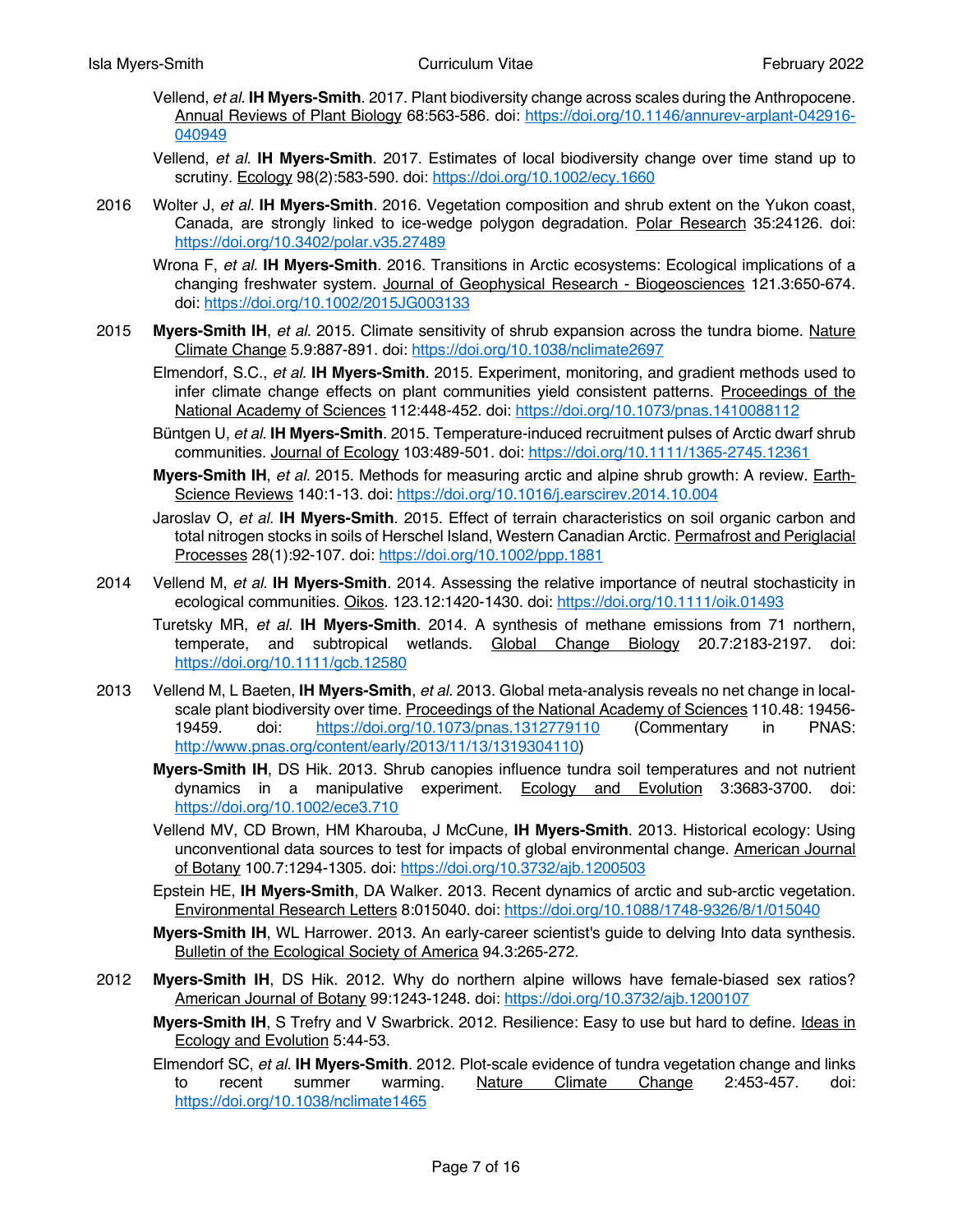- Elmendorf SC, *et al.* **IH Myers-Smith**. 2012. Global assessment of experimental climate warming on tundra vegetation: heterogeneity over space and time. Ecology Letters 15:164-175. doi: https://doi.org/10.1111/j.1461-0248.2011.01716.x
- McLennan DS, *et al.* **IH Myers-Smith**. 2012. Recent climate-related terrestrial biodiversity research in Canada's Arctic national parks: review, summary, and management implications. Biodiversity 13:157-173. doi: https://doi.org/10.1080/14888386.2012.720818
- 2011 **Myers-Smith IH**, *et al.* 2011. Shrub expansion in tundra ecosystems: dynamics, impacts and research priorities. Environmental Research Letters 6:045509. doi: https://doi.org/10.1088/1748- 9326/6/4/045509
	- **Myers-Smith IH**, DS Hik, C Kennedy, D Cooley, JF Johnstone, AJ Kenney, CJ Krebs. 2011. Expansion of canopy-forming willows over the twentieth century on Herschel Island, Yukon Territory, Canada. Ambio 40:610-623. doi: https://doi.org/10.1007/s13280-011-0168-y (Profile in Science: http://www.sciencemag.org/content/341/6145/483.full)
	- Callaghan TV, *et al.* **IH Myers-Smith**. 2011. Multi-decadal changes in tundra environments and ecosystems: Synthesis of the international polar year - Back to the future project (IPY BTF). Ambio 40:705-716. doi: https://doi.org/10.1007/s13280-011-0162-4
- 2009 van Verseveld WJ, ES Kane, DJ Sobota, **IH Myers-Smith**, JB Fellman. 2009. Reply to comment on Kane *et al.* 2008. Precipitation control over inorganic nitrogen import-export budgets across watersheds: a synthesis of long-term ecological research. Ecohydrology 1:105-117. doi: https://doi.org/10.1002/eco.107
- 2008 **Myers-Smith IH**, JW Harden, M Wilmking, CC Fuller, AD McGuire and FS Chapin III. 2008. Wetland succession in a permafrost collapse: interactions between fire and thermokarst. Biogeosciences 5:1273-1286. doi: https://doi.org/10.5194/bg-5-1273-2008
	- Wilmking M and **IH Myers-Smith**. 2008. Changing climate sensitivity of black spruce (Picea mariana) in a peatland-forest landscape in Interior Alaska. Dendrochronologia 25:167-175. doi: https://doi.org/10.1016/j.dendro.2007.04.003
	- Kane ES, EF Betts, AJ Burgin, HM Clilverd, CL Crenshaw, J Fellman, JB Jones, **IH Myers Smith**, J O'Donnell, DJ Sobota and WJ Van Verseveld. 2008. Watershed nitrogen retention across biomes: a synthesis of Long-term Ecological Research. Ecohydrology 1:105-117. doi: https://doi.org/10.1002/eco.10
- 2007 **Myers-Smith IH**, AD McGuire, JW Harden and FS Chapin III. 2007. The influence of disturbance on carbon exchange in a permafrost collapse and adjacent burned forest. JGR Biogeosciences 112: G04017, doi: https://doi.org/10.1029/2007JG000423
	- **Myers-Smith IH**. 2007. Shrub line advance in alpine tundra of the Kluane region: mechanisms of expansion and ecosystem impacts. Arctic 60(4):447-451.
	- Smith JNM, JH Myers and **IH Myers-Smith**. 2007. Communication in ecology. The Bulletin of the Ecological Society of America 88(2):206-215.
- 2006 **Myers-Smith IH**, BK Constantine, RM Thompson and FS Chapin III. 2006. Cumulative impacts on Alaskan arctic tundra of a quarter century of road dust. Écoscience 13(4):503-510. doi: https://doi.org/10.2980/1195-6860(2006)13[503:CIOAAT]2.0.CO;2
- 2003 Smith JNM, MJ Taitt, L Zanette and **IH Myers-Smith**. 2003. How do brown-headed cowbirds (*Molothrus ater*) cause nest failures in Song Sparrows (M*elospiza melodia)?* A removal experiment. The Auk 120:772-783. doi: https://doi.org/10.1642/0004-8038(2003)120[0772:HDBCMA]2.0.CO;2
- 1998 Smith JNM and **IH Myers-Smith**. 1998. Spatial variation in parasitism of song sparrows by brownheaded cowbirds. Pp. 296-312. In, Brood parasites and their hosts. Rothstein SI, SK Robinson, eds. Oxford University Press, New York.

#### *In review:*

Daskalova GD (PhD), *et al.* **IH Myers-Smith\***… **Representation of global change drivers across biodiversity datasets** EcoEvoRxiv. 28 Jul. 2021. In revision at *Nature Ecology and Evolution* (NATECOLEVOL-210613960A)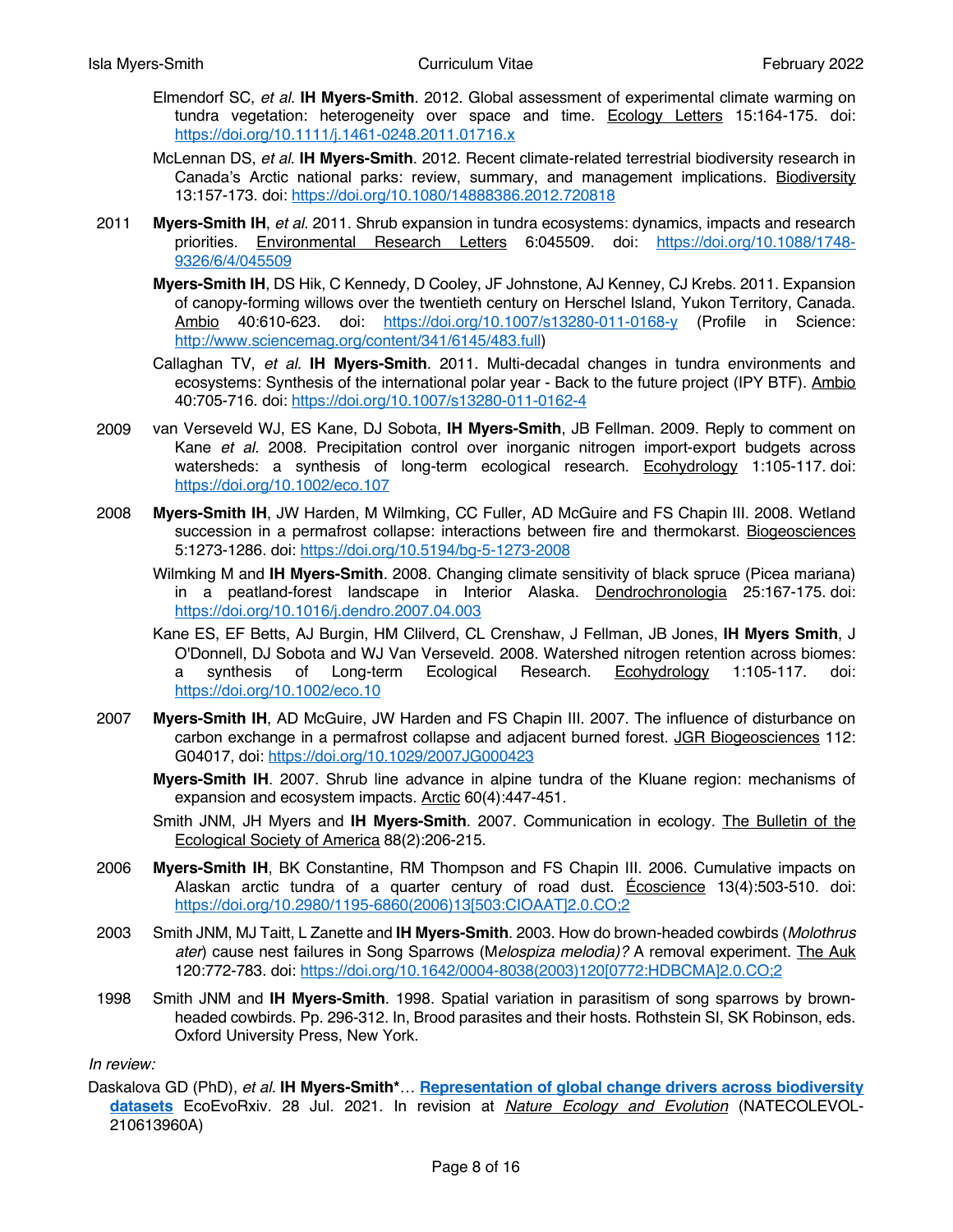- García Criado M (PhD), **IH Myers-Smith\*** *et al.* Plant traits poorly predict winner and loser shrub species in a warming tundra biome. In review at *Journal of Ecology* (JEcol-2021-0511)
- Thomas HD (PhD), **IH Myers-Smith\***, *et al.* Litter quality and climate drive tundra litter decomposition. In revision at *Nature Communications* (NCOMMS-20-09746-T)
- Walker ER (Undergrad), Thomas HD, **IH Myers-Smith\***. Experimental evidence of soil moisture rather than temperature as the key driver of litter decomposition along a high-latitude elevational gradient. In revision at *Functional Ecology* (FE-2018-00143)
- Lindén, E et al. **IH Myers-Smith**… Circum-Arctic distribution of chemical anti-herbivore compounds suggests biome-wide trade-off in defence strategies in arctic shrubs. In review at *Ecography* (ECOG-06166)
- Sarneel J et al. **IH Myers-Smith**… Reading tea leaves: Uncoupled drivers of initial decomposition rates and stabilization. In review at *Nature GeoScience* (NGS-2021-04-00659)
- Curasi S, *et al.* **IH Myers-Smith**... Range shifts in a foundation sedge potentially induce large Arctic ecosystem carbon losses and gains. In revision at *Environmental Research Letters* (ERL-112516)

## *In prep:*

- Grabowski MM (MSc), **IH Myers-Smith\***, *et al.* Contrasting boreal and tundra shrub growth responses to climate and competition.
- Boyle JS (Undergrad), *et al.* **IH Myers-Smith\***. Summer and autumn temperatures but not growing season length - influence growth of a dwarf willow in coastal Arctic tundra.

#### **Institutional Responsibilities**

*Current:* Head of Post-graduate Research (Training & Progress) in the School of GeoSciences (I provide training for >200 PhD and Masters by Research students and contribute to the Postgraduate Policy Committee)

*Previous:* Member of the Global Change Seminar Organisation Committee, School of GeoScience Facilities Committee, School of GeoScience Equality & Diversity Committee, School of GeoScience Digital Communications and Web Working Group, Edinburgh Ecology Network organising committee

#### **Journal Editorial Boards**

Executive Editorial Board Environmental Research: Ecology

#### **Research Funding Panels**

Swiss Polar Foundation

#### **Selected Awards and Scholarships**

| 2018        | Walters Kundert Fellowship, Royal Geographical Society, 10 000 GBP            |
|-------------|-------------------------------------------------------------------------------|
| 2016        | Canadian Society for Ecology and Evolution Early Career Award                 |
| 2012        | Garfield Weston Postdoctoral Fellowship in Northern Research, 50 000 CAD p.a. |
| 2011 - 2012 | EnviroNorth Postdoctoral Fellowship, NSERC CREATE Grant, 40 000 CAD p.a.      |
| 2010        | Steve and Elaine Antoniuk Graduate Scholarship in Arctic Research, 4500 CAD   |
| 2009 - 2011 | Garfield Weston Ph.D. Award for Northern Research, 40 000 CAD p.a.            |
| 2008 - 2011 | The President's Doctoral Prize of Distinction, 4500 CAD p.a.                  |
| 2007 - 2009 | Canon National Parks Scholars Program, 80 000 USD                             |
| 2007 - 2011 | Honorary Izaak Walton Killam Memorial Scholarship                             |
| 2007 - 2011 | Alberta Ingenuity PhD Student Scholarship, 7000 CAD p.a.                      |
| 2007        | Jennifer Robinson Scholarship, Arctic Institute of North America, 5000 CAD    |
| 2006 - 2009 | NSERC Canadian Graduate Scholarship, University of Alberta, 35 000 CAD p.a.   |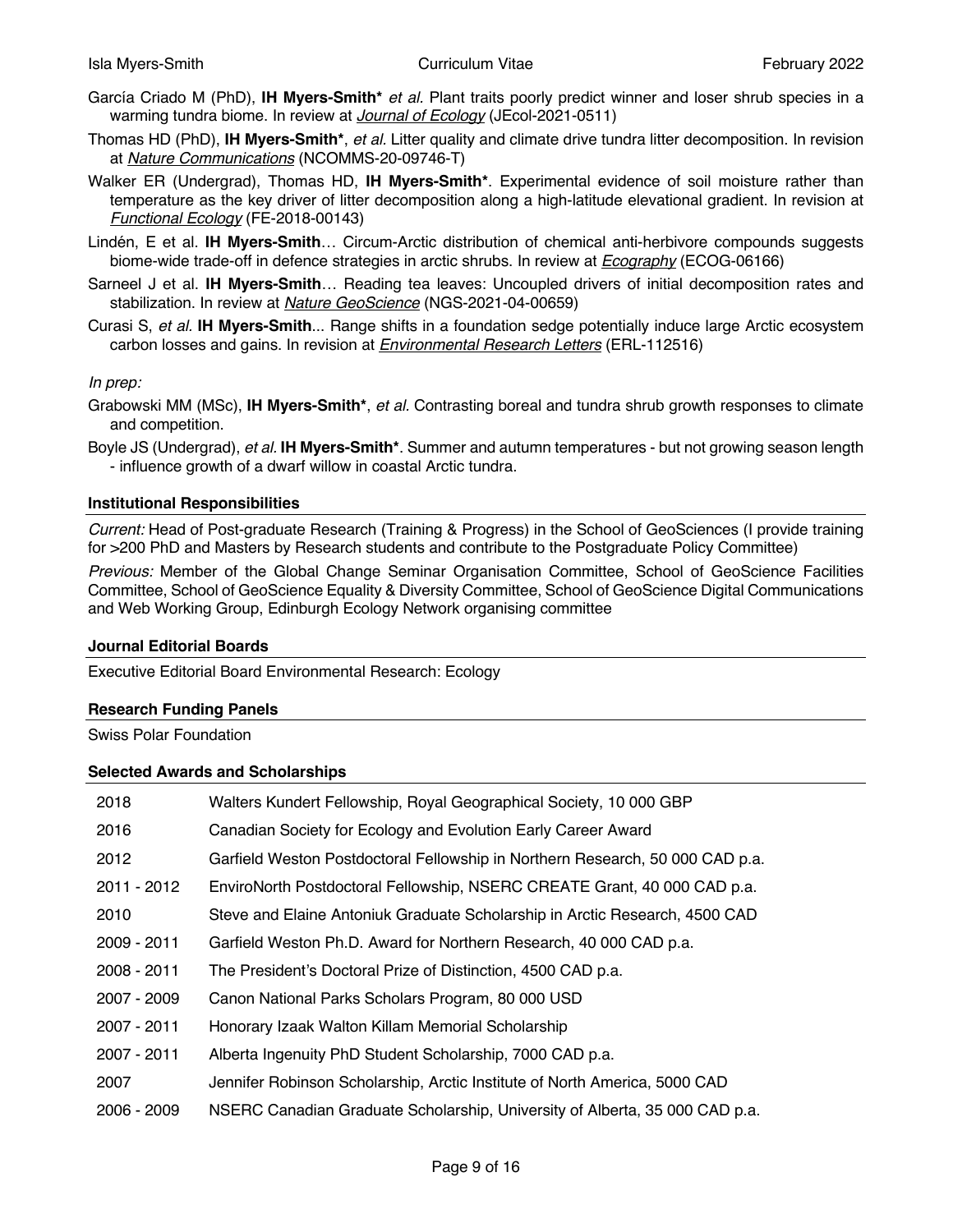# 2006 Graduate Entrance Scholarship, University of Alberta, 2000 CAD

## **Teaching Experience**

I teach three courses per year and have supervised 16 honours dissertations while at the University of Edinburgh. I run the Postgraduate Training Programme and contribute to the Postgraduate Research Policy Committee. I have received positive feedback on my teaching and lectures from students, commenting on my engaging style, enthusiasm, approachability, and the positive learning environment that I encourage. I have been nominated for university-level teaching awards in 2016-2020 and was the winner of the Innovative Assessment Award for the Conservation Science course that I lead in 2016 and was runner up with the GeoScience Outreach Course of the Innovative Assessment Award in 2017.

I run the Coding Club Initiative to overcome "code fear" and "statistics anxiety" that can prevent people from engaging with quantitative skills (2014 – ongoing). In 2021, this initiative is reaching over 1 million users around the world (Google Analytics) including hundreds of undergraduate and postgraduate students at the University of Edinburgh. Coding Club won the EUSA 2017 Impact Award for best student-staff collaboration. I have received over £50K for the development of Coding Club through schemes such as the Principal's Teaching Award Scheme, DataLab Scotland and Innovation Initiative Grants.

- 2018 DataLab online learning funding (30 000 GBP) awarded for "Coding Club: Data Science for ecologists and environmental scientists" (https://ourcodingclub.github.io/)
- 2017 EUSA Impact Award winner for best student staff collaboration (see https://teamshrub.wordpress.com/2017/04/10/coding-club-goes-to-aberdeen-and-the-impact-awards/)
- 2017 EUSA Teaching Awards finalist for Innovative Assessment, nominations for Best Course
- 2016 EUSA Teaching Awards winner for Innovative Assessment, nominations for Best Course, Best Overall Teacher (see http://www.teaching-matters-blog.ed.ac.uk/?p=571)
- 2019 2020 PhD and MSc graduate training course (course organizer, sole instructor)
- 2018 2020 Data Science in Ecology and Environmental Science (course organizer, sole instructor)
- 2014 2020 Conservation Science (course organizer, one of two instructors lectures, field trip, marking)
- 2013 2018 GeoScience Outreach (course organizer workshops, project supervision, marking)
- 2014 2020 Principles of Ecology (1 week and part of the exam)
- 2015 2020 Critical Thinking in Ecology and Environmental Sciences (full-semester tutorial group)
- 2015 2017 Current Issues in Ecology and Environmental Sciences (1 week)
- 2013 2015 Land-Atmosphere Interactions (3 weeks)
- 2015 2017 Climate Change Ecology and Evolution (1 lecture)
- 2013 Conservation Management (1 week)
- 2008 Co-taught Yukon College Field Course, Hershel Island, YT
- 2007 2011 Supervision of NSERC undergraduate research students
- 2003 2007 Teaching assistance (Conservation Biology, Ecological Modeling, Agroecology)

#### **Graduate Student Supervision**

I have supervised 12 PhD students, co-supervised one integrated MSc in the School of Informatics at the University of Edinburgh and co-supervised two MSc students in Canada (there is no Masters by Research programme in my academic department). Three of my PhD students have graduated and nine are current students. My graduated PhD students have gone on to positions working as a UK government policy specialist, a data scientist and an academic researcher in a postdoctoral position. I have supervised 16 undergraduate dissertation students.

2021 - 2025 D Jerome (PhD, UEdinburgh/UHelsinki) Climate sensitivity of shrub growth across the tundraforest ecotone

> M Anderson (co-supervised PhD, USherbrooke) Plant phenology influences on tundra plant spectral diversity and traits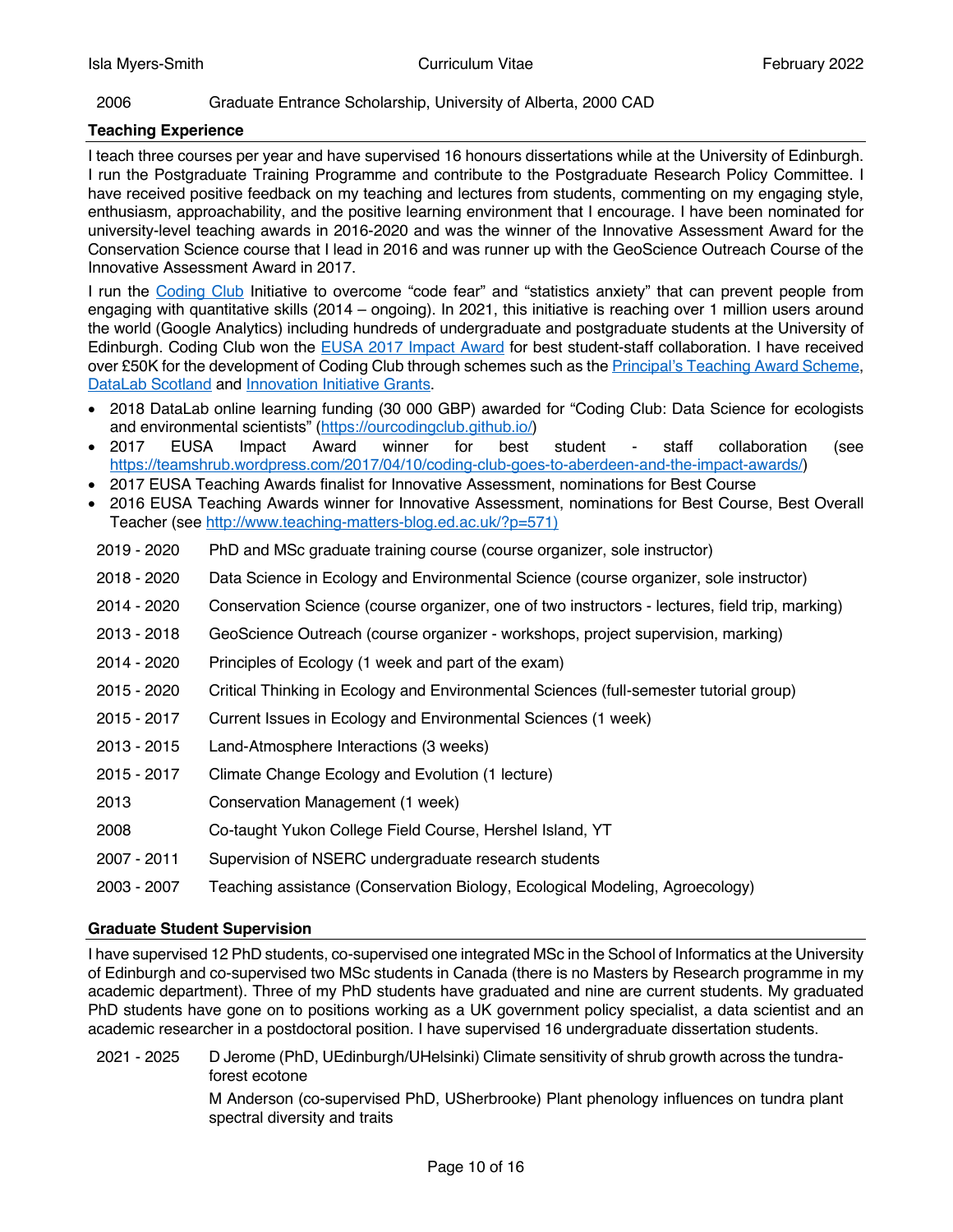| C Hoad (PhD, UEdinburgh) Abiotic drivers of Arctic greening | J Everest (PhD, UEdinburgh) Functional diversity in a warming Arctic                                                                                                                                   |
|-------------------------------------------------------------|--------------------------------------------------------------------------------------------------------------------------------------------------------------------------------------------------------|
|                                                             | M Grenier (PhD, UEdinburgh) Autumn plant phenology responses to a warming Arctic<br>G de Jong (co-supervised PhD, UGothenburgh) Winter and microclimate influences on tundra<br>plant phenology        |
| 2019 - 2023                                                 | E Gallois (PhD, UEdinburgh) Microclimate influences on tundra plant growth and phenology                                                                                                               |
| 2017 - 2021                                                 | G Daskalova (PhD, UEdinburgh) Attribution of biodiversity change to global change drivers<br>around the world                                                                                          |
|                                                             | M García Criado (PhD, UEdinburgh) Quantifying distribution shifts of woody plant species<br>under climate change                                                                                       |
| 2017 - 2019                                                 | K Stanski (co-supervised MSc, Edinburgh - School of Informatics) Flower detection using<br>object analysis: new ways to quantify plant phenology in a warming tundra biome                             |
| 2015 - 2018                                                 | S Angers-Blondin (PhD, UEdinburgh) Climatic and biotic controls of shrub growth and<br>expansion in the Arctic                                                                                         |
|                                                             | H Thomas (PhD, UEdinburgh) Climate change as a driver of Arctic tundra shrub expansion<br>J Assmann (PhD, UEdinburgh) Phenology shifts and greening of Arctic tundra vegetation with<br>climate change |
| 2013 - 2015                                                 | M Grabowski (MSc Committee, UBC) Boreal Shrub Growth Responses to Fertilization,<br>Herbivory, and Climate                                                                                             |
|                                                             | B Marquis (MSc Committee, USherbrooke) Sugar maple sensitivity to climate along altitudinal<br>gradients                                                                                               |

## **Postdoc Supervision**

I have supervised two postdocs and will be recruiting a third postdoc in spring 2022.

2015 – 2017 A Bjorkman, Current position: Senior Lecturer/Associate Prof., University of Gothenburg

2016 – 2018 A Cunliffe, Current position: Oppenheimer Senior Research Fellow, University of Exeter

#### **Science Communication - Selected academic presentations and invited talks**

I am a confident public speaker and have given plenary conference and public talks for audiences of >500, some of which have been filmed and viewed thousands of times. I enjoy combining photography, video and other visuals to communicate science in an engaging manner to diverse audiences.

2021 Invited Seminars:

Durham University, Durham, UK: "Climate warming and the greening of the Arctic"

Université de Moncton, New Brunswick, CA: "Capturing Arctic greening across scales informs mechanisms of change"

University of Helsinki, Helsinki, Finland: "Capturing Arctic greening across scales informs mechanisms of change"

NASA ABoVE Project, Alaska, US: "Cross-scale research captures Arctic greening in the Yukon Arctic" Royal Society of Edinburgh, Edinburgh, UK: "Biodiversity and Climate Interactions"

St. Andrews (November, 2021): "What do tundra plant responses to warming at the top of the world teach us about biodiversity change for the rest of the planet?"

*Upcoming:* ArcticNet 2021 (Dec. 2021), International Biogeography Society Conference (symposium plenary, Jan. 2022)

2020 Invited Seminar:

Oxford Polar Forum, Oxford, UK: "The Greening of the Arctic: What do the data tell us?"

Speaker for the Royal Society (London) working group on biodiversity and climate change science, London, UK: "Biodiversity change at the climate extremes of the planet"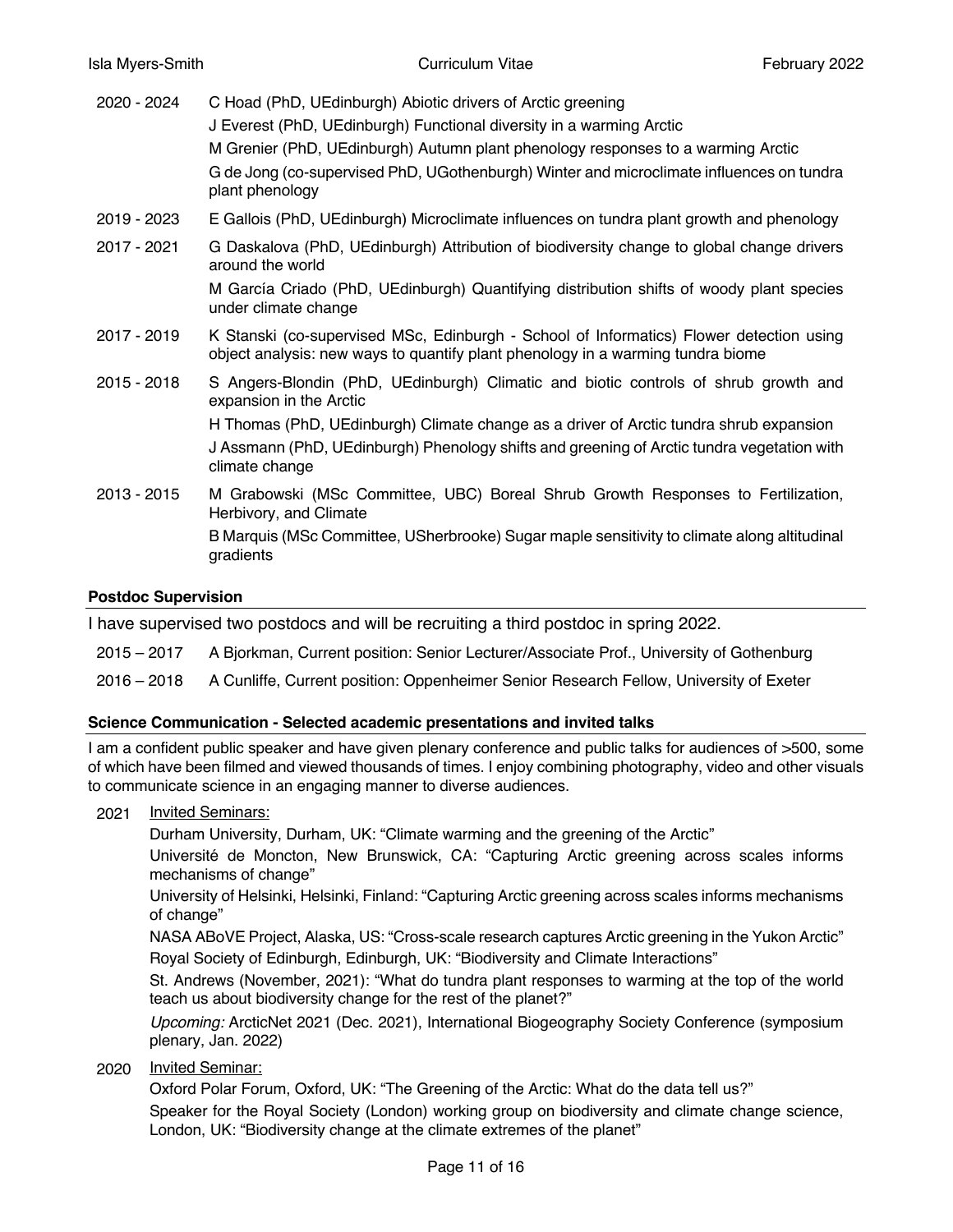# Plenary Speaker:

Changing Arctic conference, Tromsø, Norway - cancelled due to Covid-19 International Biogeography Society, Vancouver, BC, Canada – postponed to 2022 due to Covid-19

European Space Agency Polar Workshop, Copenhagen, Denmark: "The Greening of the Arctic" Conference talk:

Arctic Science Summit Week, Lisbon, Portugal: "The Greening of the Arctic"

2019 Plenary Speaker:

NASA ABoVE Meeting, La Jolla, CA, US: "Vegetation Dynamics and the Greening of the Arctic" Invited Seminars:

SFU, Vancouver, BC, CA: "Disentangling the drivers of Arctic greening across scales"

UCBoulder, Boulder, CO, US: "Challenges to quantifying ecological responses to global change across scales"

2018 Plenary Speaker:

US National Academies - Arctic greening workshop, Washington, DC, US: "Understanding Northern Latitude Vegetation Greening and Browning: Field-scale measurements and uncertainties"

ArcticNet Meeting, Ottawa, ON, CA: "The Greening of the Arctic"

Swiss Polar Day, Zürich, Switzerland: "Quantifying the Drivers and Impacts of Tundra Vegetation Change"

International Tundra Experiment Meeting, Stirling, Scotland: "ITEX syntheses: Attribution of ecological change to warming across the tundra biome"

Canadian Airborne Biodiversity Observatory Meeting, Montreal, QC, CA: "Tundra biodiversity and the greening of the Arctic"

NGEE Arctic Meeting, Washington, DC, US: "An introduction to the Tundra Trait Team Database"

2017 Invited Seminar:

Dartmouth College, NH, US: "Attribution of ecological change to climate across the tundra biome" Plenary Speaker:

New Phytologist 39th Trait covariance symposium, Exeter, UK: "Biome-scale patterns in tundra plant traits and warming-induced change"

# Conference talk:

ArcticNet Meeting, QC, CA: "Attribution of ecological change to warming across the tundra biome – a summary of recent data syntheses"

- 2016 Invited Seminar: University of Sheffield, Sheffield; Plenary Speaker: Canadian Society of Ecology and Evolution Early Career Awardee Talk, CSEE Meeting, St. John's Newfoundland; *Invited Seminar:* University of British Columbia, Vancouver, BC; Invited Seminar: Abisko Research Station, Abisko, Sweden
- 2015 Plenary Speaker: Oikos Conference, Umeå, Sweden; Invited Seminar: Oxford University, Oxford, UK; Invited Seminar: St. Andrews University, St. Andrews, UK; ArcticNet, Vancouver, BC
- 2014 Invited Seminar: iDiv, Leipzig, Germany; Canadian Society for Ecology and Evolution Conference, Montreal, QC; Invited Seminar: University of Stirling, UK
- 2013 Plenary Speaker: Faster, Higher, More Conference, Bergün, CH; Invited Seminar: University of Zurich, Zurich, CH; International Tundra Experiment Meeting, Bergün, CH
- 2012 ArcticNet, Vancouver, BC; Ecological Society of America Meeting, Portland, OR; International Polar Year Meeting, Montreal, QC; Invited Seminar: Harvard Forest, MA

Canadian Society for Ecology and Evolution, Banff, AB (2011), American Geophysical Union Meeting, San Francisco, CA (2010), International Polar Year Conference, Edmonton, AB (2010), Climate Change and the Worlds Mountains, Perth, Scotland (2010), WorldDendro Meeting, Rovaniemi, Finland (2010), International Polar Year Conference, Oslo, Norway (2010) ArcticNet ASM, Victoria, BC (2009), Institute for Mountain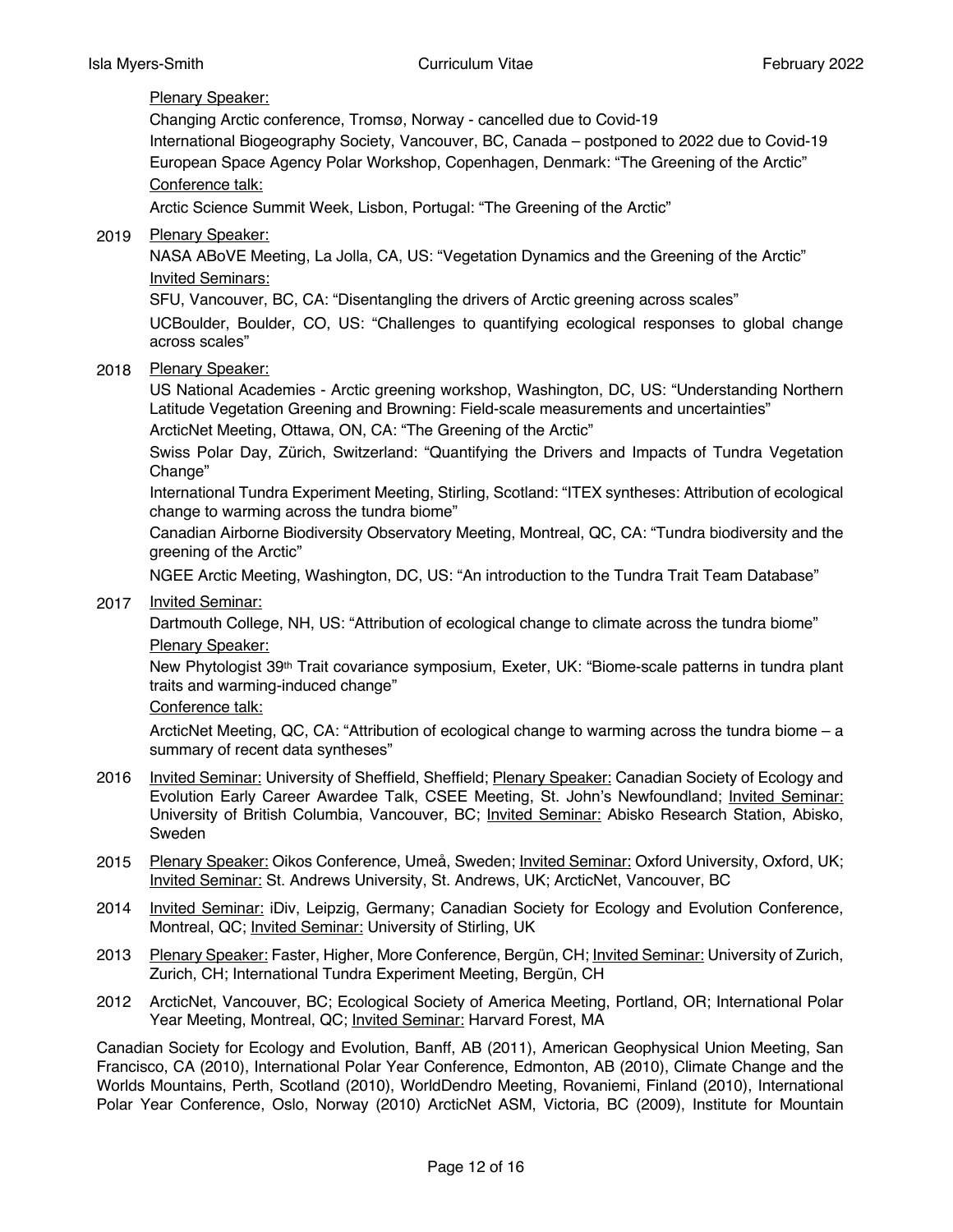Research, Davos, Switzerland (2009), Greifswald University, Greifswald, Germany (2009), Arctic Science Summit Week, Bergen, Norway (2009)

# **Scientific Outreach - Selected activities** (https://teamshrub.com/outreach/)

I have coordinated and participated in scientific outreach with the general public, school children and local communities (teamshrub.com/outreach/). I have contributed to impact assessments to communicate scientific findings to policy makers including the IPCC Impacts reports. I have been exploring how science communication can engage broader audiences through photography, videography and 3D technology.

| 2021 | <u> National Geographic Twitter Feed - Women's History Month - Mar. 2021</u><br>The Greening Arctic, invited talk, National Geographic Society headquarters, Feb. 2021                                                                                                       |
|------|------------------------------------------------------------------------------------------------------------------------------------------------------------------------------------------------------------------------------------------------------------------------------|
| 2020 | WIRED Magazine 25 innovators - online Sept. 2020<br>The Greening of the Arctic, Glasgow Natural History Society, Oct. 2020                                                                                                                                                   |
| 2019 | National Geographic Explorer - field expedition to Canadian Arctic July - Aug. 2019                                                                                                                                                                                          |
| 2018 | New Scientist Live, Public talk at the New Scientist Science Festival, London, Sept. 2018<br><b>Arctic from Above Digital Exhibition</b>                                                                                                                                     |
| 2017 | Edinburgh International Science Festival:<br><b>Contemporary Connections: Exploring the Art in Data - 1 Apr. - 12 May 2017</b><br>Tundra shrubs - Arctic time machines, with Sandra Angers-Blondin - 12 Apr. 2017<br>Researching with Drones: Meet the Experts -15 Apr. 2017 |
|      |                                                                                                                                                                                                                                                                              |

- 2016 Our Dynamic Earth Inspiring Young Scientists (16-17 Oct.)
- 2013 2018 University of Edinburgh GeoScience Outreach Course Coordinator
- 2012 Sherbrooke CEGEP University Exchange Programme

Contribution to the IPY Polar Resource Book (2010), Scientists & Innovators in the Schools, Vancouver, BC (2010), ArcticNet Student Association, Outreach Coordinator (2009 - 2010), Innovators in the Schools Program, Yukon Territory (2009), International Polar Year Canadian Youth Steering Committee, Outreach Coordinator (2007 - 2009), Let's Talk Science Program, University of Alberta (2006 - 2008)

# **Media Communications** (https://teamshrub.com/media/)

I am dedicated to communicating my science to broad audiences. Since arriving at the University of Edinburgh, my research has been covered in a variety of media sources including for example the BBC, WIRED, New Scientist, CBC, etc. See links below.

- 2021 National Geographic: 26 changemakers fighting for the planet WIRED: The UN Climate Report: All Is Not Well—but All Is Not Lost WIRED: More Lightning in the Arctic Is Bad News for the Planet
- 2020 WIRED: Beautiful Yet Unnerving Photos of the Arctic Getting Greener WIRED25: Meet This Year's WIRED25, Climate Change and Saving Our Earth WIRED: Why the Arctic Is Warming So Fast, and Why That's So Alarming Coverage of Assmann et al. ERL 2020 in WIRED: Beautiful Yet Unnerving Photos of the Arctic Getting Greener, STV: https://news.stv.tv/video/edinburgh-scientists-use-drones-to-study-arctic-tundra Coverage of Cunliffe et al. ERL 2020 in EOS Magazine of the American Geophysical Union: Drones Help Bridge the Gaps in Assessing Global Change Podcast: Arctic Canada: The Culture Cure - https://podcasts.apple.com/ca/podcast/arctic-canada-theculture-cure/id1446659881

Podcast: Outside/In - http://outsideinradio.org/shows/10x10bog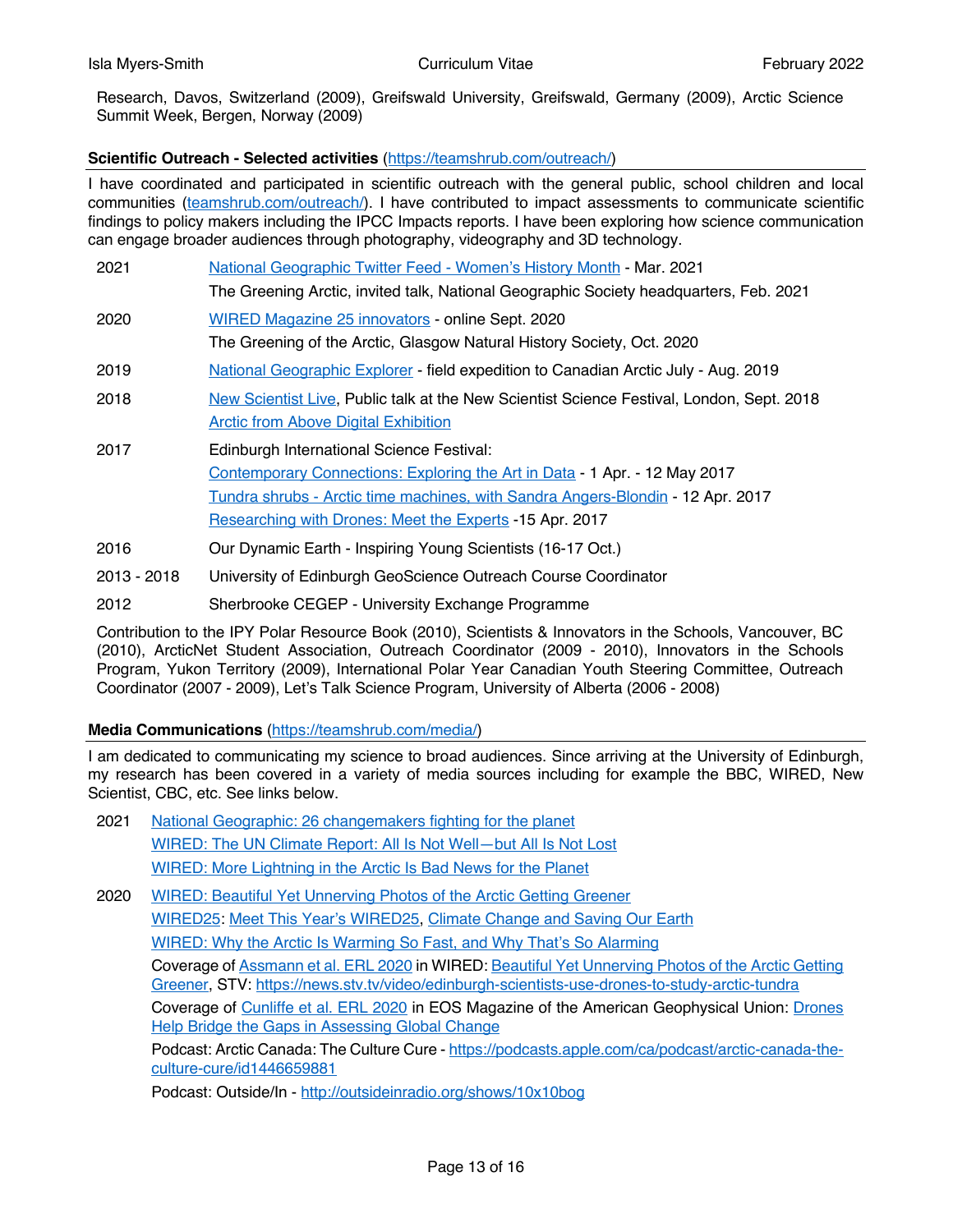|      | Coverage of Daskalova et al. NComms 2020: Common species mirror rare animals' response to global<br>change                                                                                                     |
|------|----------------------------------------------------------------------------------------------------------------------------------------------------------------------------------------------------------------|
|      | Coverage of Daskalova et al. Science 2020: Forest loss escalates biodiversity change, How forest<br>loss has changed biodiversity across the globe over the last 150 years                                     |
|      | Coverage of Thomas et al. NComms 2020: Plant life on the edge                                                                                                                                                  |
|      | Coverage of García Criado et al. GEB 2020: Climate shifts prompt shrubs and trees to take root in<br>open areas: Daily Mail, The Herald, The Scotsman, etc.                                                    |
|      | Coverage of Myers-Smith et al. NCC 2020: Global Science Team on Red Alert as Arctic Lands Grow<br>Greener: WIRED, Daily Mail, etc.                                                                             |
| 2019 | Coverage of Blowes et al. Science 2019: Washington Post                                                                                                                                                        |
|      | New Scientist: How teabags became a secret weapon in the fight against climate change                                                                                                                          |
|      | Coverage of Cunliffe et al. The Cryosphere 2019: Gizmodo                                                                                                                                                       |
|      | Coverage of Assmann et al. GCB 2019: Early melting of winter snowfall advances the Arctic<br>springtime: BBC Radio Scotland (minute 16), physics.org, ScienceDaily                                             |
|      | Science News: Climate change made the Arctic greener. Now parts of it are turning brown.                                                                                                                       |
|      | Coverage of Myers-Smith et al. Ecol. Mono. 2019: Eighteen years of ecological monitoring reveals<br>multiple lines of evidence for tundra vegetation change                                                    |
| 2018 | Royal Geographical Society Walters Kundert Fellowship Press Release: Is the Arctic getting greener?                                                                                                            |
|      | Coverage of Bjorkman et al. Nature 2019: Taller plants moving into Arctic because of climate change:<br><b>BBC, Science Daily, phys.org, Newsweek, etc.</b>                                                    |
|      | New Scientist Live!, Public talk at the New Scientist Science Festival                                                                                                                                         |
|      | Fieldwork in the Arctic is surprisingly costly, limiting the research done there, Science News                                                                                                                 |
|      | Arctic Secrets, Documentary series featuring Team Shrub on Qikiqtaruk, White Pine Pictures                                                                                                                     |
| 2017 | The Great Global Species Shakeup, Toronto Star                                                                                                                                                                 |
|      | Capturing change in the Arctic, Vizzuality Blog                                                                                                                                                                |
|      | Brewing Big Data: The Tea-Bag Index, BioScience                                                                                                                                                                |
|      | Rapid rate of coastal erosion on Herschel Island, CBC News                                                                                                                                                     |
|      | Interview clip on the daily morning programme "A New Day", CBC Radio North                                                                                                                                     |
| 2016 | Interview for CBC Quirks and Quarks                                                                                                                                                                            |
| 2015 | Coverage of Nature Climate Change paper: Climate sensitivity of shrub growth across the tundra<br>biome, Jul. 2015 - BBC world service, Scotsman, Daily Mail, etc. - "Global Warming and the Arctic<br>Tundra" |
|      | Up Here Magazine "Invasion of the Shrubs"                                                                                                                                                                      |
|      | Plants Duke It Out in a Warming Arctic - BioScience                                                                                                                                                            |

- 2013 Tundra in Turmoil and Repeat Photography Reveals a Changing Climate Science Vegetation May Speed Warming of Arctic - Scientific American
- 2012 Telling changes on the tundra University of Alberta News Edmonton Journal "Edmonton biologist on international team monitoring disappearance of Arctic tundra in Canada's Yukon" Shrub Hub assesses growth in tundra ecosystems - Environmental Research Web

# **Code, Data and Open Science** (https://teamshrub.com/data-and-code/)

My research group follows Open Science best practice including study pre-registration and making protocols, datasets, code and preprints publicly available., I have developed field collection protocols and compiled tundra biome-wide datasets including 1000s to 100,000s of records of plant growth rings, trait records, community composition and phenology measurements (e.g., https://github.com/TundraTraitTeam) and terabytes of drone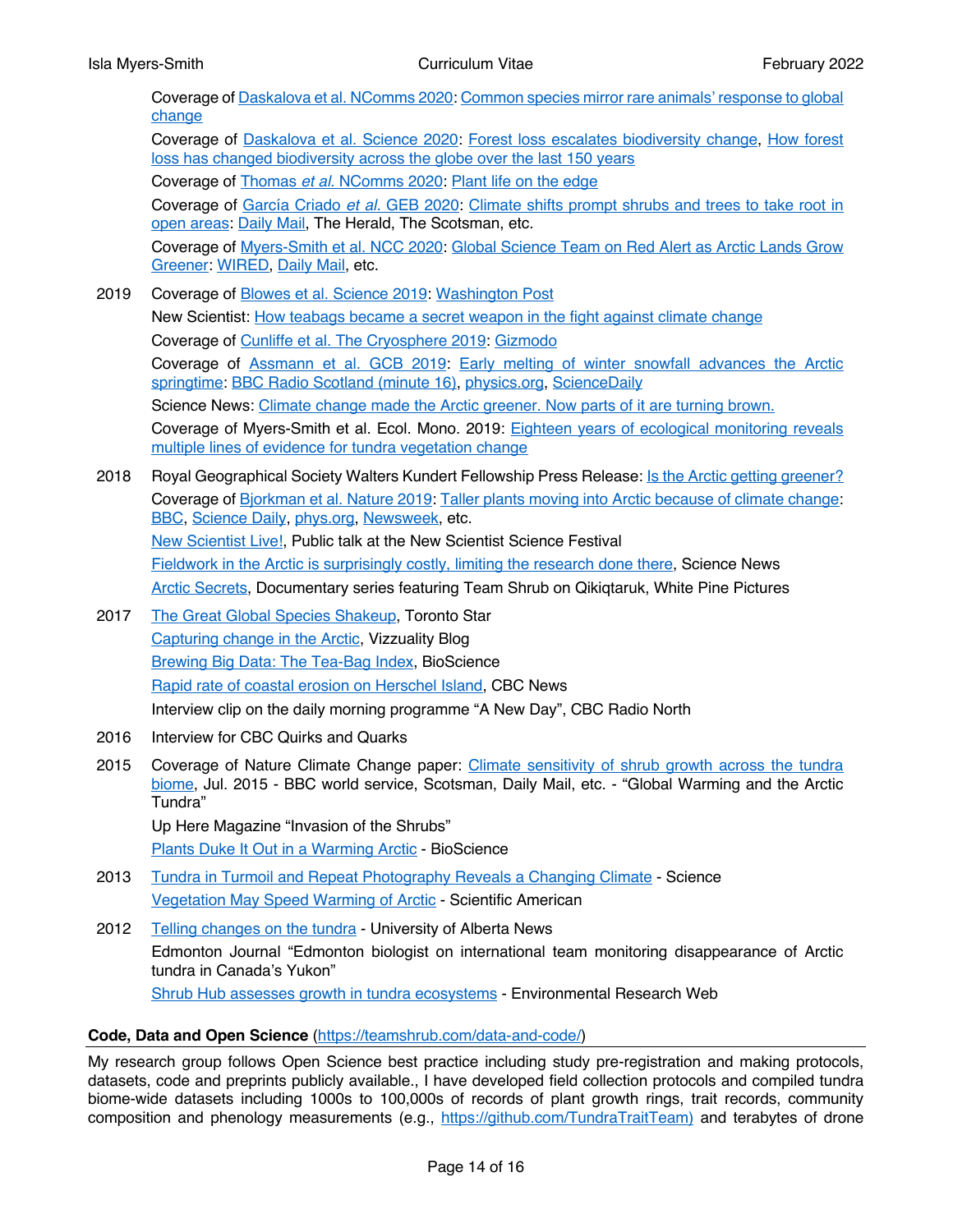data (e.g., https://arcticdrones.org/). I also teach coding and quantitative skills to undergraduate, Masters and PhD students funded by the DataLab and UEdinburgh (e.g., https://ourcodingclub.github.io/).

# **Data Science Skillsets** (https://github.com/IslaMS)

I am a quantitative ecologist and an advanced R user (tidyverse, data visualisation, working with large datasets) with experience in Stan (hierarchical Bayesian modelling), the Google Earth Engine (remote sensing analyses of Satellite and drone imagery) and coding in JavaScript and Python in addition to R. I use GitHub for version control (github.com/IslaMS). I teach Data Science in Ecology and Environmental Science at the University of Edinburgh (datascienceees.github.io/) and was the lead academic developing the Coding Club Data Science for Ecologists and Environmental Scientists online course launched in February of 2020 (ourcodingclub.github.io/course). I am passionate about teaching data science skills to enhance diversity and representation in quantitative disciplines.

- Advanced R user (tidyverse, data visualisation, working with large datasets)
- Stan (hierarchical Bayesian modelling)
- Google Earth Engine (remote sensing analyses of satellite and drone imagery)
- Coding: R, JavaScript, Python
- Version control: GitHub (collaborative research and teaching using GitHub Classroom)

# **Working Group Leadership and Participation**

- 2021 sTraits working group, German Synthesis Centre for Biodiversity Science (sDiv), Leipzig, Germany https://www.idiv.de/en/straits.html
- 2019 sREplot working group, German Synthesis Centre for Biodiversity Science (sDiv), Leipzig, Germany https://www.idiv.de/sdiv/working\_groups/wg\_pool/sreplot.html
- 2017 Tundra Browning workshop, University of Sheffield; Arctic Functional Diversity (ArcFunc) working group, Aarhus University, Denmark; Decomposition Workshop, Lund University, Sweden; sChange working group writing retreat, St. Andrews, UK
- 2016 sChange working group, German Synthesis Centre for Biodiversity Science (sDiv), Leipzig, Germany https://www.idiv.de/sdiv/working\_groups/wg\_pool/schange.html
- 2015 sTUNDRA II working group (lead PI), iDiv Centre for Biodiversity Research, Leipzig, Germany (organiser); SynergyDrOne Workshop: Methods in drone ecology, Denmark; US Department of Energy: Incorporating plant traits into ecosystem models, Maryland, US; ShrubHub Meeting, Vancouver, BC
- 2014 sTUNDRA working group (lead PI) https://www.idiv.de/sdiv/working\_groups/wg\_pool/stundra.html, iDiv Centre for Biodiversity Research, Leipzig, Germany (organiser); sChange working group, German Synthesis Centre for Biodiversity Science (sDiv), Leipzig, Germany
- 2013 Arctic Freshwater Synthesis, Arctic Remote Sensing Workshop
- 2011 Shrub Hub Research Network Data Synthesis Workshop (lead PI), Davos, Switzerland, International Tundra Experiment data synthesis

# **Meetings/Symposia Co-convened**

- 2020 British Ecological Society 2020 Festival of Ecology Thematic Session "Capturing ecology across scales using new technology", Online
- 2017 New Phytologist 39<sup>th</sup> Trait covariance symposium (organising committee), Exeter, UK
- 2016 High Latitude Drone Ecology Network (HiLDEN) meeting (co-organiser), AGU San Francisco, US
- 2015 ShrubHub Meeting, ArcticNet, Vancouver, BC
- 2014 Biodiversity change during the Anthropocene, Canadian Society for Ecology and Evolution Meeting, Montreal, Canada (1 of 2 co-organisers)
- 2013 European GeoScience Union Meeting, Vienna, Austria: Snow-shrub interactions: Exploring the hydrology, biochemistry and ecology of changing tundra ecosystems (1 of 2 co-organisers)